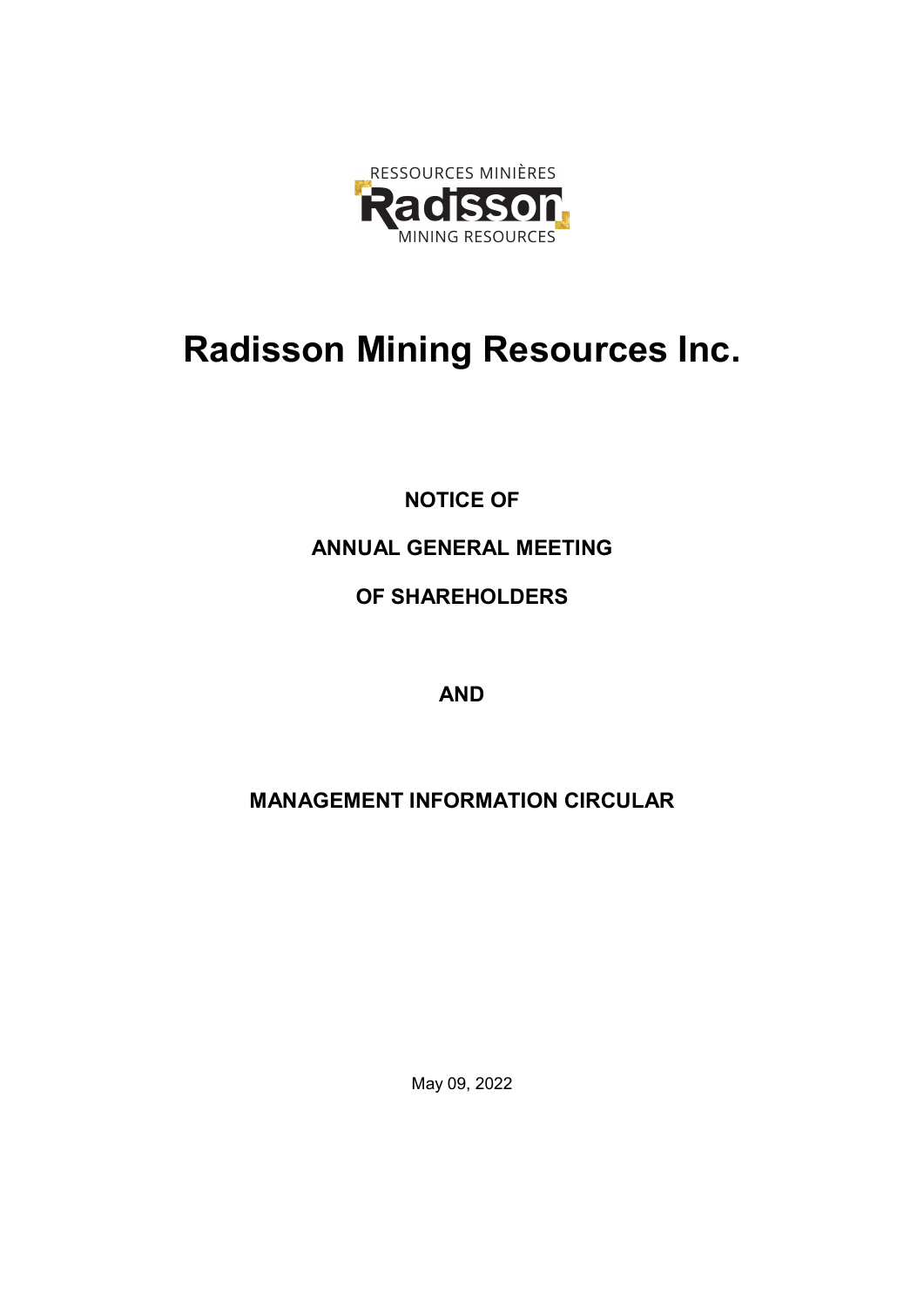# RADISSON MINING RESOURCES INC. PO Box 307, Head office, Rouyn-Noranda (Quebec) J9X 5C3

# NOTICE OF ANNUAL GENERAL MEETING OF SHAREHOLDERS TO BE HELD ON JUNE 16, 2022

NOTICE IS HEREBY GIVEN that the Annual General of Shareholders of Radisson Mining Resources Inc. (the "Company") ») will be held at Le Noranda Congress Center, in La Papetière Room, 41-6<sup>th</sup> Street Rouyn-Noranda, Quebec, J9X 1Y8, at 10 a.m. on June 16, 2022, for the following purposes:

- 1. To receive Management's Discussion and Analysis, the report to the shareholders on behalf of the board of directors, the audited financial statements for the financial year ended December 31, 2021, and the auditors' report on such financial statements
- 2. To elect directors
- 3. To appoint auditors and authorize the directors to fix the auditors' remuneration
- 4. To transact such other business as may properly be brought during the Meeting.

# Notification and access system

The company has elected to use the notice and access system in accordance with National Instrumental 54-101 on Communication with Beneficial Owners of Securities of a reporting Issuer, with respect to the delivery of the Circular, the annual report containing the management report, the audited financial statements for the year ended December 31, 2021 and the auditors' report thereon to its shareholders.

Under the notice and access system, instead of receiving printed copies of the meeting materials, shareholders are provided with this notice, together with instructions on how to access those meeting materials electronically. However, shareholders continue to receive, together with the notice, a proxy (in the case of registered shareholders) or a voting instruction form (in the case of non-registered shareholders) allowing them to vote at the annual meeting.

This approach is taken by the company out of concern for the environment, to reduce printing and postage costs.

## Online access to documents relating to the meeting

The Meeting Materials may be viewed online on the Company's profile at www.sedar.com or on the Company's. website at www.radissonmining.com/en/.

## How to Obtain Paper copies of Proxy-Related Materials

Non-registered shareholders may obtain paper of Circular, free of charge, by contacting Broadridge Financial Solutions Inc. toll free from North America at 1-877-907-7643 or outside of North America at 905-507-5450 or directly by e-mail at noticeandaccess@broadridge.com. Any request for paper copies which are required in advance of the Meeting should be sent so that the request is received by the company no later than June 6, 2022 (5 p.m.) to receive these documents within three days following the request.

Registered shareholders who do not have their 16-digit control number can contact the North-American toll-free number 1-855-887-2243.

The proxy statement and form of proxy prepared for the Meeting accompany this notice. The proxy Circular contains detailed information on the matters to be considered at the Meeting and is therefore considered to form part of this notice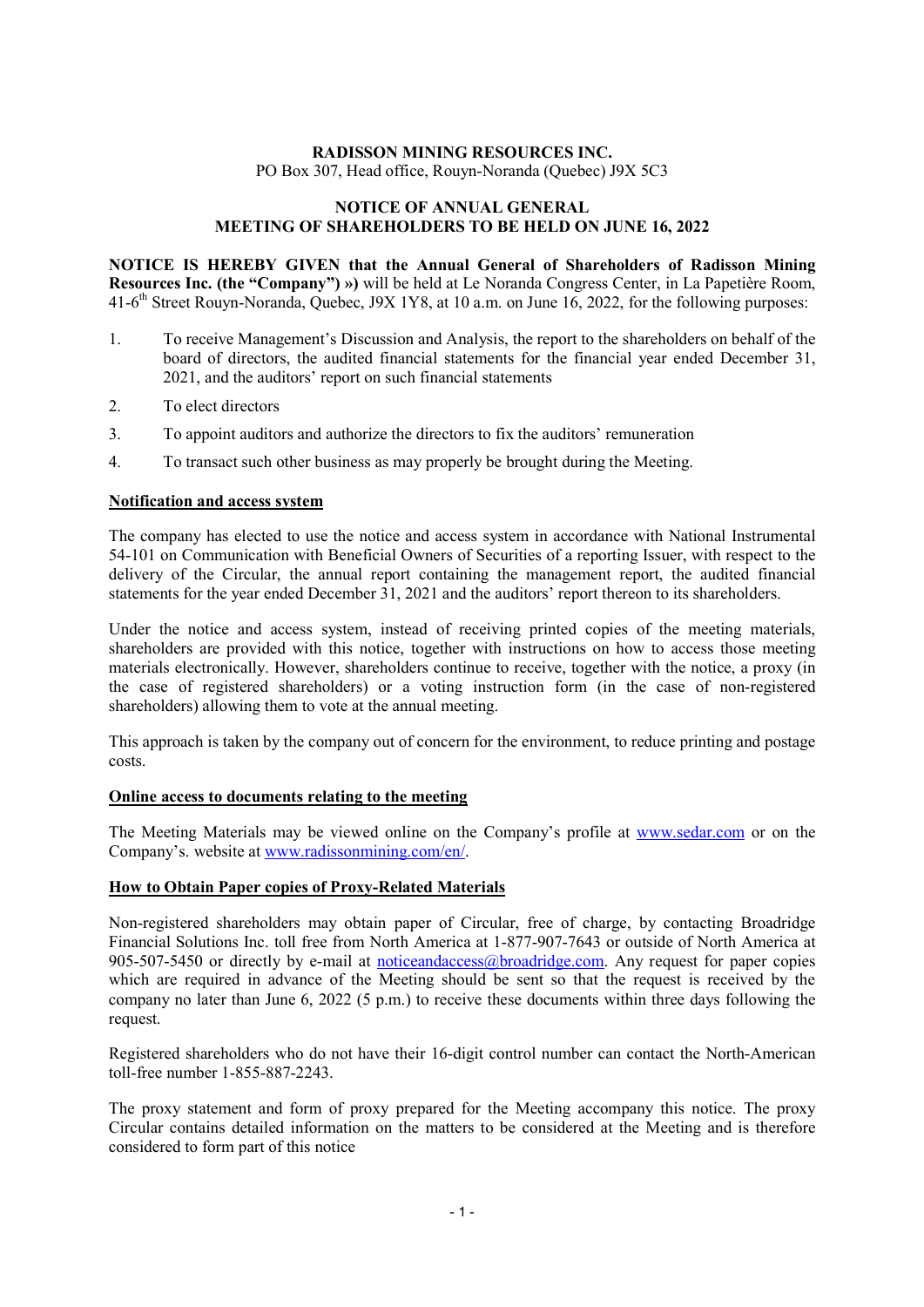Rouyn-Noranda, Québec

May 09, 2022

# BY ORDER OF THE BOARD OF DIRECTORS

 $($ rign $)$ \_\_\_\_\_\_\_\_\_\_\_\_\_\_\_\_\_\_\_\_\_\_\_\_\_\_\_\_\_\_\_\_

Donald Lacasse Corporate Secretary

The Board of Directors would like all shareholders to be present at the meeting. However, shareholders who are unable to attend the meeting in person are urged to complete the attached proxy form and return it to Computershare Investor Services Inc. in the envelope provided for this purpose. Proxies to be used at the meeting must be returned to Computershare Investor Services Inc. before the close of business (5 p.m. eastern time) on June 14, 2022. Failure to submit the proxies will result in its invalidation.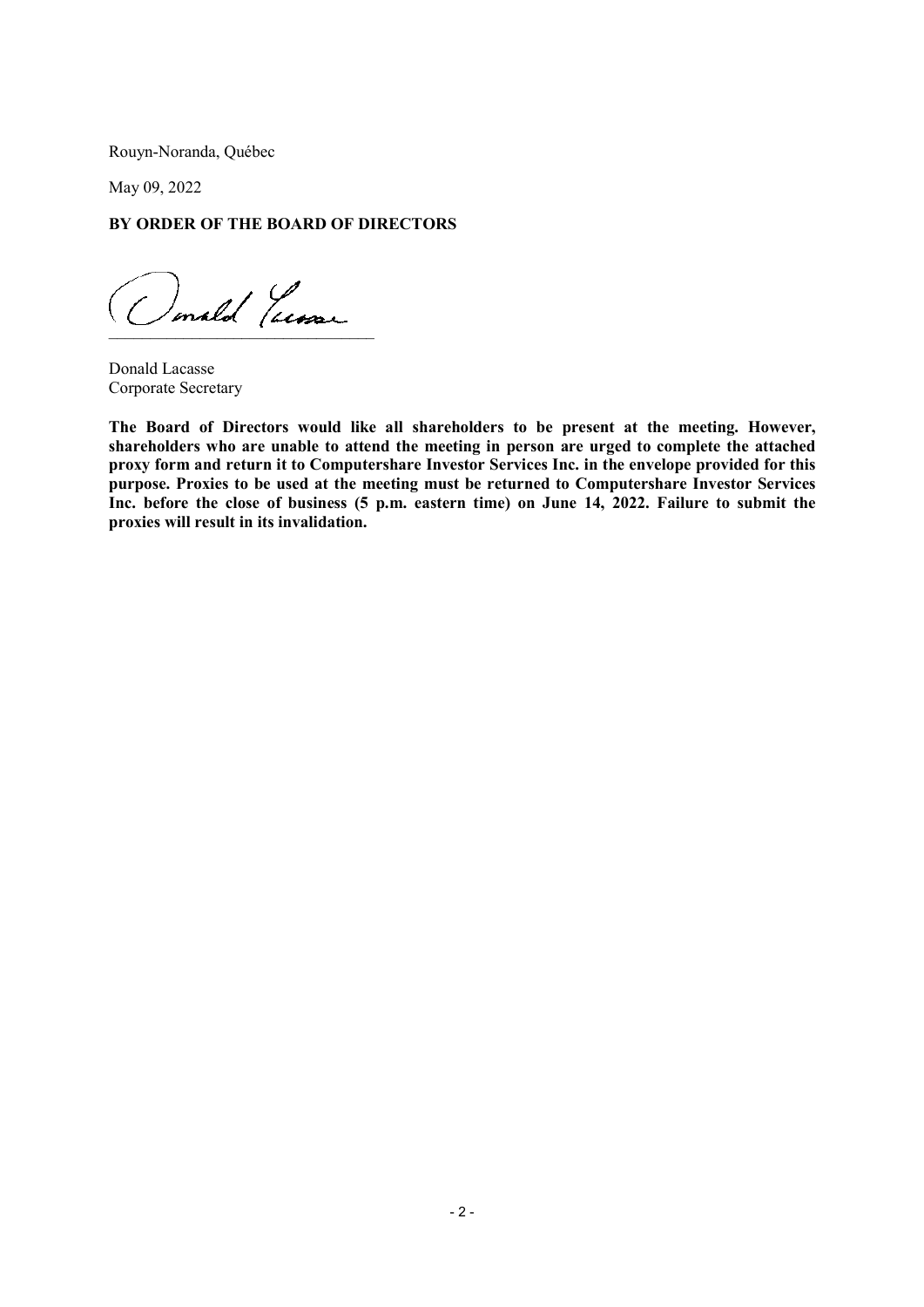## RADISSON MINING RESOURCES INC.

## MANAGEMENT INFORMATION CIRCULAR

(Information presented as of April 11, 2022, unless otherwise indicated)

## INFORMATION ABOUT THE VOTE

#### SOLICITATION OF PROXIES

This management information circular is furnished in connection with the solicitation of proxies by the management of Radisson Mining Resources Inc. (the "Company") for use at the annual general and special meeting of shareholders of the Company (the "Meeting") to be held at the time and place and for the purposes set forth in the attached notice of meeting (the "Notice") and any adjournment thereof. This solicitation will primarily be by mail, but proxies may also be solicited by directors, officers and employees of the Company. The Company will bear all costs and expenses of this solicitation.

## APPOINTMENT OF PROXIES

Persons mentioned in the accompanying form of proxy are directors or nominee directors of the Company. Any shareholder has the right to appoint a person to represent him or her at the Meeting other than the persons designated in the enclosed form of proxy and may do so by crossing out the names indicated and by indicating the name of such nominee in the blank space provided. A proxy does not need to be a shareholder of the Company.

Shareholders who cannot attend the Meeting are urged to complete the attached form of proxy and return it to Computershare Investor Services Inc., 100 University Avenue, 9th Floor, Toronto, Ontario M5J 2Y1, no later than June 14, 2022 (5 p.m. Eastern Time). A shareholder registered can vote also by internet www.voteendirect.com or by phone at 1-866-732-8683. If the shareholder is a corporation, the signing capacity of the signatory officer on said form of proxy must be duly authorized in writing.

## REVOCATION OF PROXIES

A shareholder who gives a proxy may at any time revoke the proxy, by written instrument signed by the shareholder or his or her agent duly authorized in writing or, if the shareholder is a corporation, by an officer duly authorized in writing, and deposited at the head office of the Company or with Computershare Investor Services Inc., 100 University Avenue, 9th Floor, Toronto, Ontario M5J 2Y1, no later than June 14, 2022 (5 p.m. Eastern Time).

# ADVICE TO BENEFICIAL SHAREHOLDERS

Only registered shareholders or the persons they appoint as their proxy holders are permitted to vote at the Meeting. However, in many cases, Common Shares beneficially owned by a person (a "non-registered holder") are registered either:

(a) in the name of an intermediary (an "Intermediary") that the non-registered holder deals within respect of the Common Shares such as, among others, banks, trust companies, securities dealers or brokers and trustees or administrators of self-administered registered savings plans, registered retirement income funds, registered education savings plans and similar plans; or

(b) in the name of a clearing agency (such as The Canadian Depository of Securities Limited ("CDS")) of which the Intermediary is a participant.

In accordance with the requirement of National Instrument 54-101 Communication With Beneficial Owners, the Corporation is distributing copies of the notice of the Meeting and this Information Circular together with a Form of Proxy (collectively, the "Meeting Materials") to the clearing agencies and Intermediaries for onward distribution to non-registered holders of Common Shares.

Intermediaries are required to forward the Meeting Materials to non-registered holders unless a non-registered holder has waived the right to receive them. Very often Intermediaries will use service companies to forward the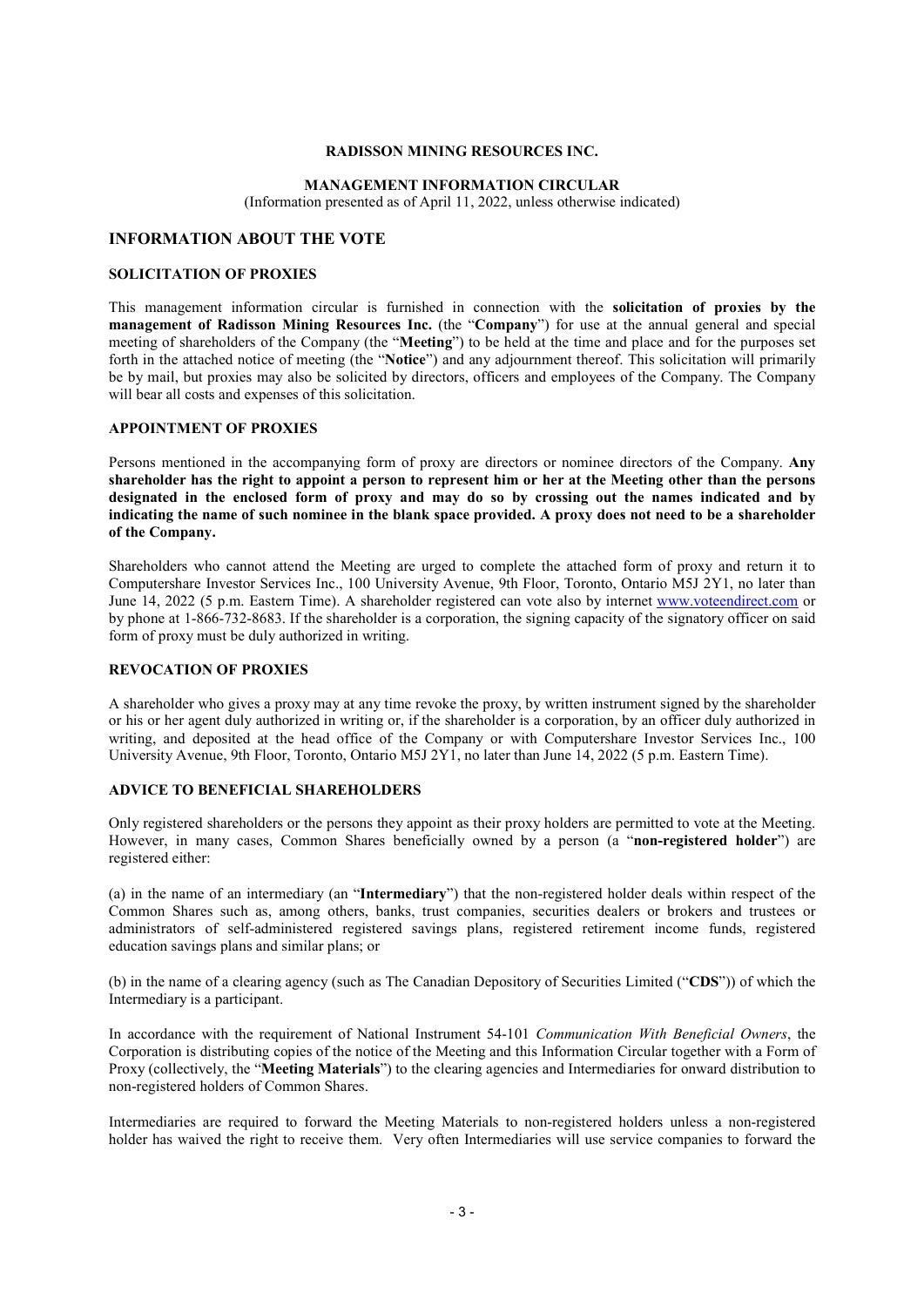Meeting Materials to non-registered holders. Generally, a non-registered holder who has not waived the right to receive Meeting Materials will receive one of two forms of proxy:

- 1. The non-registered holder may be given a Form of Proxy which has already been signed by the Intermediary (typically by a facsimile stamped signature), which is restricted as to the number and class of securities beneficially owned by the non-registered holder, but which is not otherwise completed. Because the Intermediary has already signed the Form of Proxy, this Form of Proxy is not required to be signed by the non-registered holder when submitting the proxy. In this case, the non-registered holder who wishes to vote by proxy should simply complete the balance of the Form of Proxy and deliver it as specified above under "Appointment of Proxy holder".
- 2. More typically, the non-registered holder may be given a Form of Proxy which is not signed by the Intermediary and which, when properly completed and signed by the non-registered holder and returned to the Intermediary or its service company, will constitute voting instructions (often called a "Voting Instruction Form") which the Intermediary must follow. Often, the non-registered holder will also be given a page of instruction, which contains a removable label containing a bar code and other information. In order for the Form of Proxy to validly constitute a Voting Instruction Form, the non-registered holder must remove the label from the instructions and affix it to the Voting Instruction Form, properly complete and sign the Voting Instruction Form and submit it to the Intermediary or its service company in accordance with the instructions of the Intermediary or its service company.

In either case, the purpose of this procedure is to permit non-registered holders to direct the voting of the Common Shares they beneficially own. Should a non-registered holder who receives either Form of Proxy wish to vote at the Meeting in person, the non-registered holder should strike out the persons named in the Form of Proxy and insert the non-registered holder's name in the blank space provided. Non-registered holders should carefully follow the instructions of their intermediary including those regarding when and where the form of proxy or voting instruction form is to be delivered.

## VOTING OF SHARES REPRESENTED BY PROXIES

The voting rights conferred by the Class A Shares (the "Shares") and for which proxy is given by the duly-signed form in favour of the persons designated therein shall be exercised in the manner indicated whenever a ballot is taken at the Meeting. When a ballot is taken with respect to the election of directors and the appointment of auditors, the Shares represented by proxy will be voted or withheld from voting in accordance with the instructions of the shareholder and, if a shareholder specifies a choice with respect to any matter to be acted upon, the Shares will be voted accordingly.

The directors soliciting the proxy undertake to carry out the instructions given by a shareholder in the proxy form. If no instruction is given, the votes will be cast in favour of the adoption of the resolutions set forth in the Notice. The accompanying form of proxy confers discretionary power with respect to amendments to the matters identified in the Notice and any other matters that may properly come before the Meeting, except for the election of a director who is not named as a nominee in the circular. To date, directors of the Company have no knowledge of any amendment to the questions discussed in the Notice or any other question that could be brought before the Meeting.

## RECORD DATE

The Company has set April 14, 2022, as the record date for the Meeting. Only shareholders of record as at that date are entitled to receive the Notice as well as all other material pertaining to it.

## PERSONS WITH INTERESTS IN CERTAIN MATTERS ON THE AGENDA

At the date hereof, to the knowledge of the management of the Company and with the exception of the information disclosed elsewhere in this circular, no person has any interest by way of beneficial ownership of securities or otherwise in any matter on the agenda.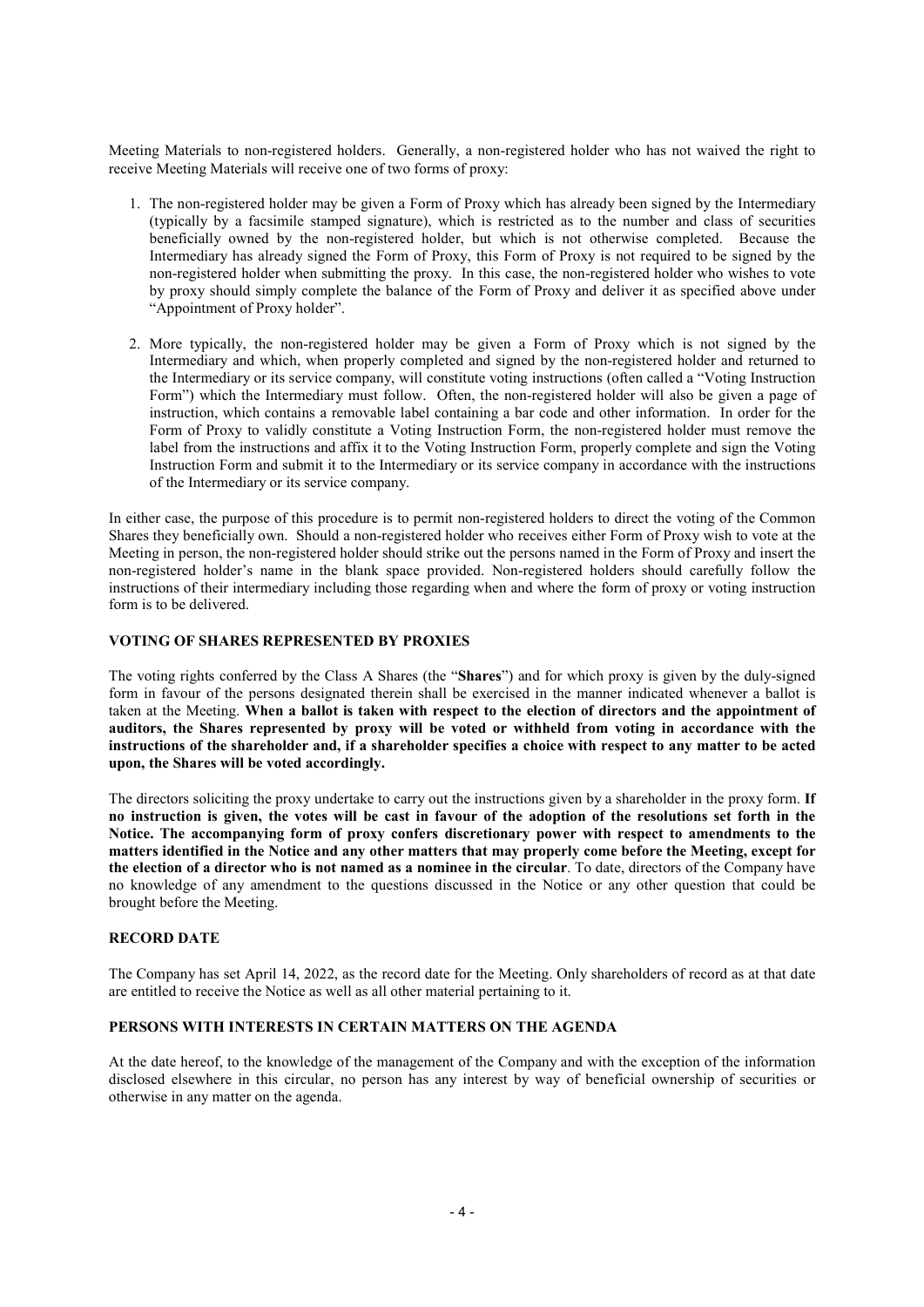# POINTS ON THE MEETING AGENDA

# 1. PRESENTATION OF FINANCIAL STATEMENTS

Management's Discussion and Analysis and the audited financial statements for the year ended December 31, 2021, together with the auditors' report thereon, will be presented before the Meeting. The audited financial statements are included in the Company's 2021 annual report.

# 2. ELECTION OF DIRECTORS

## **Background**

The business of the Company is managed by a board of directors consisting of a minimum number of one (1) director, up to a maximum number of nine (9) directors. Currently the business of the Company is managed by a board of seven (7) directors.

For the meeting, shareholders are invited to elect seven (7) board members for a one-year mandate. They are Pierre Beaudoin, Denis Bois, Michael Gentile, Siri Genik, Denis Lachance, Rahul Paul and Jeff Swinoga.

Unless his or her resignation or office becomes vacant upon his or her death or for any other reason, in accordance with the Company's by-laws, each director elected at a meeting holds his or her office until a successor is elected or appointed.

The management of the Company does not contemplate that any of the nominees will be unable or no longer willing for any reason to serve as a director but, if that should occur for any reason prior to the Meeting, the persons named in the enclosed form of proxy reserve the right to vote for another nominee at their discretion.

## Nominees for Directors

The following table states the name of each person proposed to be nominated for election as director, and other relevant information.

| <b>Nom</b>                                  | <b>Principal Occupation and Position</b><br>within the Company | Director since: | Class A Shares held as at<br><b>April 11, 2022</b> |
|---------------------------------------------|----------------------------------------------------------------|-----------------|----------------------------------------------------|
| Denis Lachance <sup>(2)</sup>               | Chairman of the Board and Director                             | 2013            | 4,219,072                                          |
| Denis Bois <sup>(3)</sup>                   | Director                                                       | 2018            | 50,000                                             |
| Pierre Beaudoin <sup>(3)</sup>              | Director                                                       | 2021            | 1,228,070                                          |
| Michael Gentile <sup>(1)(2)</sup>           | Strategic Advisor and Director                                 | 2021            | 16,313,467                                         |
| Jeff Swinoga <sup><math>(1)(2)</math></sup> | Director                                                       | 2021            | 80,000                                             |
| Rahul Paul                                  | President and Chief Executive Officer                          |                 | 314,324                                            |
| Siri Genik                                  |                                                                |                 |                                                    |

Notes:

(2) Members of the Governance, Ethics and Remuneration Committee<br>
(3) Mombors of Hoalth, Sofaty, Environment and Community Commit

Members of Health, Safety, Environment and Community Committee

The information as to shares beneficially owned, directly, or indirectly, or over which the persons named exercise control or direction does not come from the Company but has been provided by the respective nominees and is dated April 11, 2022.

 $(1)$  Members of the Audit Committee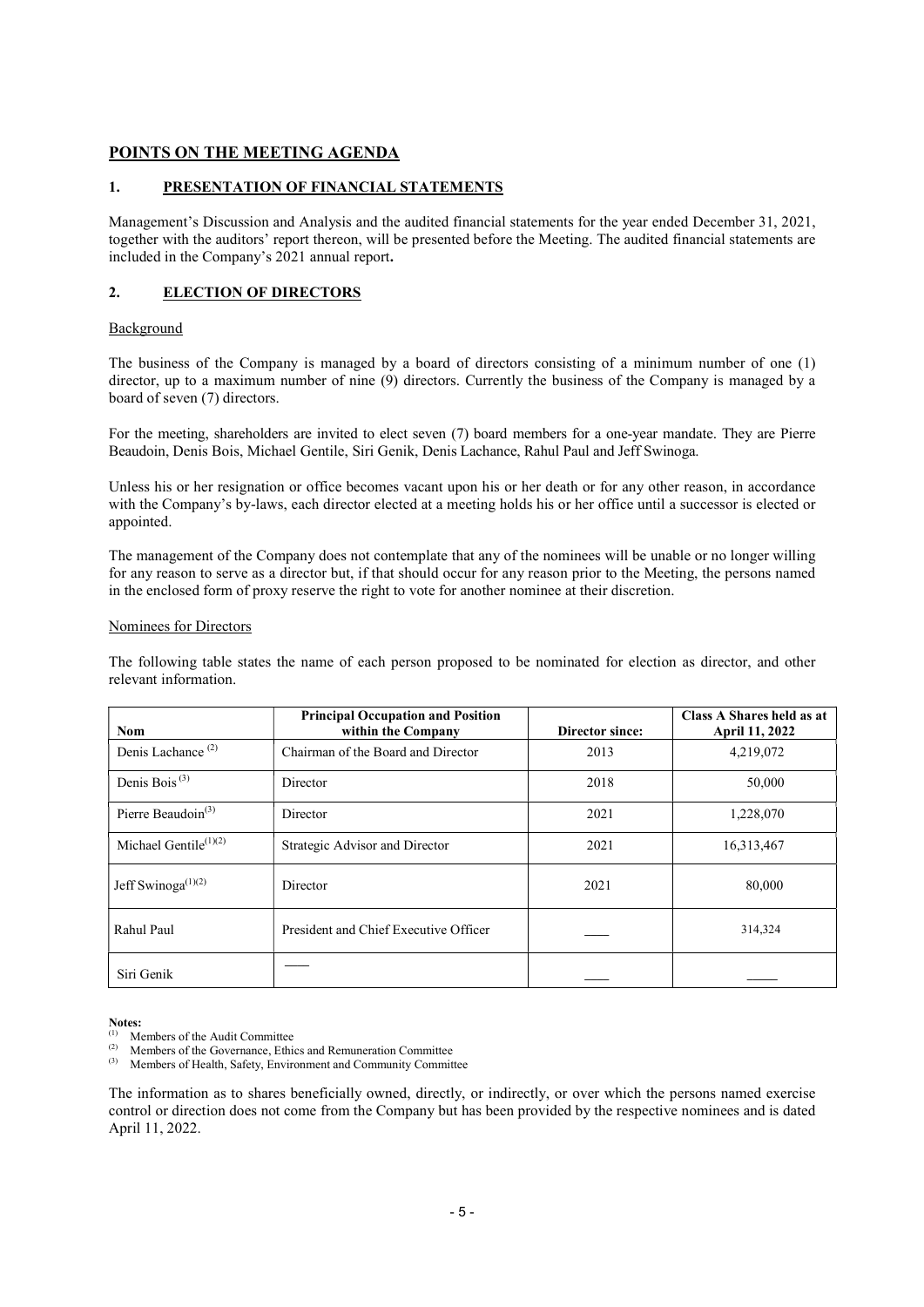Denis Bois, Michael Gentile and Denis Lachance were elected directors of the Company at the annual meeting of shareholders held on June 11, 2021 for which a management proxy circular was sent. Pierre Beaudoin and Jeff Swinoga were appointed to the Board of directors on September 23, 2021.

## Corporate Cease Trade Orders or Bankruptcies

None of the candidates:

- (a) is, or has been, a director, chief executive officer of a company, including this one, which was the subject of a cease trade order or similar order, or an order that denied the relevant company access to any exemptions under securities legislation, or of a company that was the subject of such an order after the director or officer ceased to be an officer or director, and which resulted from an event that occurred while that person was acting in that capacity;
- (b) has become bankrupt or made a proposal under any legislation relating to bankruptcy or insolvency, or become subject to or instituted any proceedings, arrangement or compromise with creditors, or had a receiver, receiver manager or trustee appointed to hold the nominee's assets; or

is, or has been, a director or executive officer of any company that, while that person was acting in that capacity or within a year of that person ceasing to act in that capacity, became bankrupt, made a proposal under legislation relating to bankruptcy or insolvency, or was subject to or instituted any proceedings, arrangement or compromise with creditors, or had a receiver, receiver manager or trustee appointed to hold its assets.

# Penalties or Sanctions

To the knowledge of the Corporation's management, no proposed director of the Corporation has been subject to:

(a) any penalties or sanctions imposed by a court relating to securities legislation or by a securities regulatory authority or has entered into a settlement agreement with a securities regulatory authority; or

(b) any other penalties or sanctions imposed by a court or regulatory body that would be likely to be considered important to a reasonable investor in deciding whether to vote for a proposed director.

## In the absence of a contrary instruction, the persons named in the enclosed Form of Proxy intend to vote in the election of directors for the nominees whose names are set out above.

Management does not contemplate that any of the nominees will be unable to serve as a director, but if that should occur for any reason prior to the Meeting, the persons named in the enclosed Form of Proxy reserve the right to vote for another nominee at their discretion.

## Biographical Notes

Denis Lachance, Director. Mr. Lachance has extensive experience in developing, readying for production and mining deposits of base and precious metals. Over the past few years, Mr. Lachance has held several management positions in major mining projects, allowing him to apply his expertise both in Canada and abroad. He served as President of Koniambo Nickel SAS, a multibillion-dollar joint venture between Xstrata Nickel and the Société Minière du Sud Pacifique, which is developing one of the world's largest nickel deposits in French overseas territory New Caledonia. He also served as Vice President of operations at Falconbridge Ltd. (Raglan), and occupied various executive positions at Noranda Inc., TVX Gold Inc. (Casa Berardi) and Agnico Eagle Mines Limited (Joutel Division and Goldex project). Mr. Lachance also serves on the board of directors of various private companies and non-profit organizations.

Denis Bois, Director. Mr. Bois brings with him near 40 years of experience in the mining sector. Following his graduation in geological engineering from Laval University he worked in the mining industry on the Quebec north shore before moving to Abitibi. He started teaching at College of Abitibi-Témiscamingue ("AT") and in 1989, was nominated as director of the URSTM (a University unit specialized in research and services for the mining industry). As a team leader he was instrumental in the creation of several research and applied sciences development in mining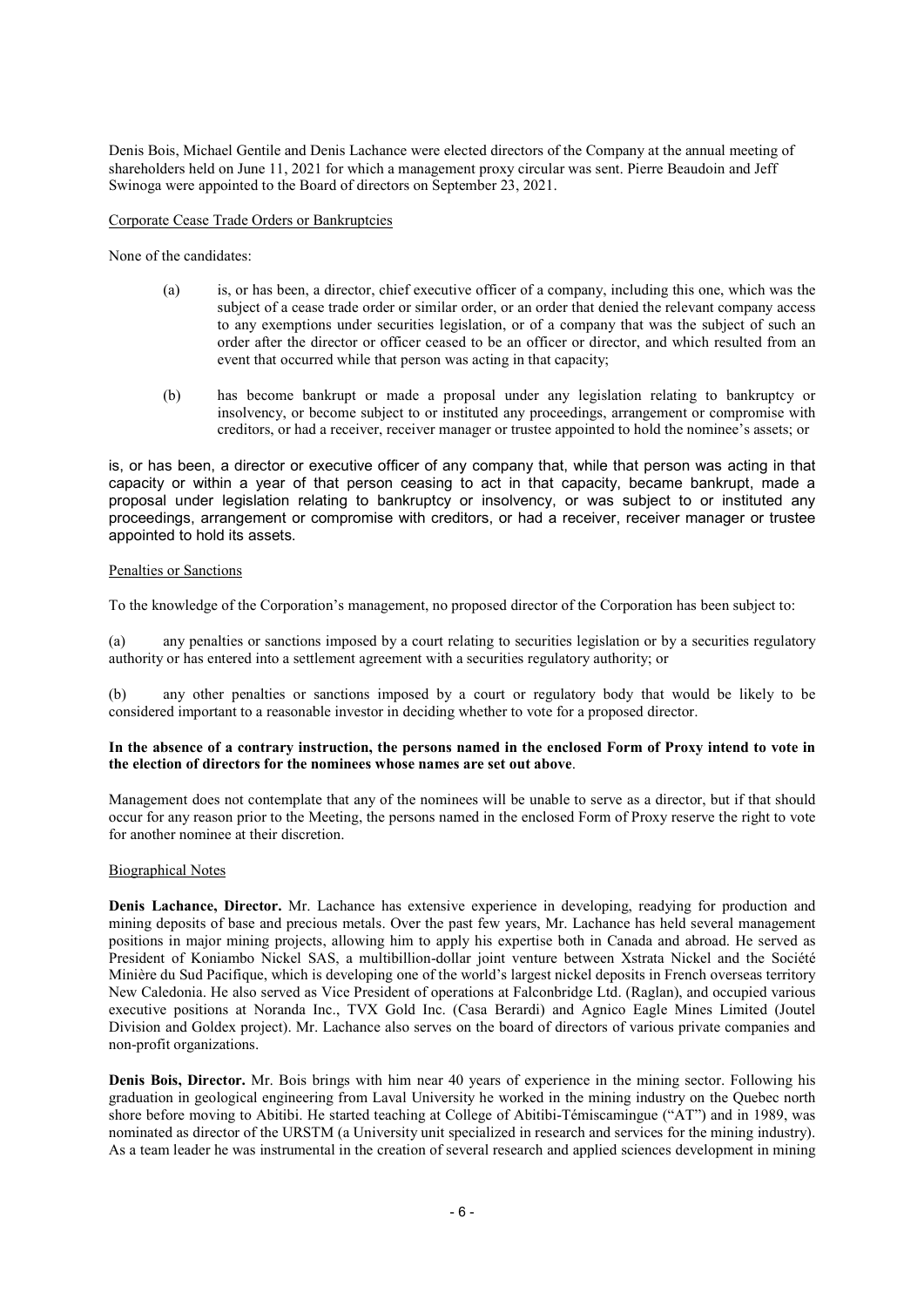exploration (geophysics and 3 D modeling), in mining (paste fill), in mineral processing (sulphide minerals removal in ore and waste) and finally in environment (waste management). Mr. Bois led the creation of CDAT (a technology support provider for small mining operations) and also to the establishment of a joint research institute between two universities (UQAT and the Montréal Polytechnique) which is focusing on mining and environment.

Pierre Beaudoin, Director is a seasoned mining executive with more than 30 years of international with operations, project development and mineral processing. He is currently Chief Operating Officer of SilverCrest Metals Inc. (TSX:SIL, NYSE: SILV) where he is overseeing the construction and development of the high grade Las Chipas deposit in Sonora, Mexico. Prior to joining SilverCrest, Mr. Beaudoin worked with Detour Gold Sr. VP of Capital Projects (2010-2013) and Chief Operating Officer (2013-2017) where he led the design, construction, development, ramp-up and operations at the Detour Lake Gold Mine. Prior to that, Mr. Beaudoin spent 16 years with Barrick Gold. During his last 6 years with Barrick, he worked in the Capital Projects Group, where he led the study teams on Buzwagi in Tanzania (commissioned in 2009), on Donlin Creek in Alaska and Cerro Casale in Chile. Before he joined Barrick Gold, He worked for Lac Minerals Ltd., and Noranda Minerals.

Michael Gentile, Director. From 2003 to 2018 he worked as a professional money manager at Formula Growth Ltd., an independent investment management firm established in Montreal in 1960 with a long-term track record of creating investor wealth. While at Formula Growth, Mr. Gentile's main sector focuses were in mining and natural resources. In 2012, he became the co- manager of the Formula Growth Alpha Fund, a market neutral hedge fund focused on small to mid-cap equities. Throughout his career at Formula Growth, Michael was an early-stage investor in very successful mining and natural resource investments returning multiples of their original investments for their investors. In October 2018, Mr. Gentile retired from full time money management to be able to spend more time with his family. Subsequently, he has remained a very active investor in the mining space owning significant to stakes in several small-cap mining companies and is currently a strategic advisor to Arizona Metals (AMC-V), to Geomega Resources (GMA.V) and a director of Roscan Gold (ROS-V), Northern Superior Resources (SUP-V) and Solstice Gold (SGC-V). In January 2022 he co-founded Bastion Asset Management a new Investment Management firm based in Montreal that specializes in small to mid cap equites in the USA and Canada.

Jeff Swinoga, CPA, MBA, Director is a highly accomplished mining executive with over 25 years of mining industry experience in the areas of capital markets, project advancement, development and project construction. He was recently appointed as President & CEO and Director of Exploits Discovery Corp. Prior to that, he was the National Mining and Metals Co-Leader at Ernst &Young Canada. Previously he was President and CEO of First Mining Gold, Chief Financial Officer of Torex Gold Resources inc. (TSX:TXG) where he led the financing of Torex US \$800 million EI Limon-Guaies gold mine as well as Torex transition from an exploration and development company to a mid-tier gold producer. Prior to Torex, Mr. Swinoga spent four years as the CFO at North American Palladium Ltd., where he financed the expansion of the Lac des Iles Mine. He spent three years as CFO of Hudbay Minerals Inc., helping growth the company from its IPO in 2004 to a market capitalisation of over \$2 billion. Mr. Swinoga also spent seven years at Barrick Gold Corporation where he was instrumental in the financing of Bulyanhulu and Veladero projects. He is a Chartered Professional Accountant and holds a Master of Business Administration degree from the University of Toronto as well as a bachelor's degree (Honours) in Economics from the University of Western Ontario.Mr. Swinoga also serves on the board of PDAC and is also a member of their audit committee.

Rahul Paul, President and Chief Executive Officer joined Radisson in November 2019. He brings more than twelve years of capital markets experience almost exclusively focused on the mining sector. He began his capital markets career in 2006 when he joined the equity research team at Weswind Partners. He was more recently Director, Research-Precious Metals at Canaccord Genuity, where he covered small/intermediate gold producers and developers for almost 10 years. After leaving the sell-side in February 2019, he has continued his involvement with mining companies helping with corporate development and capital markets/strategic advisory services. During his extensive capital markets career, he worked with a wide range of mining companies and institutional investors clients. He has been involved with several successful North American gold companies through bull/bear markets and through entire business cycles. He has helped several companies manage growth and unlock value by increasing market awareness, facilitating investor outreach, assisting financing/corporate development in initiatives and helping manage market expectation/risk as they advanced projects from early exploration through production. He holds a Master of Business Administration (Finance) degree from Western University and an undergraduate engineering degree the University of Kerala.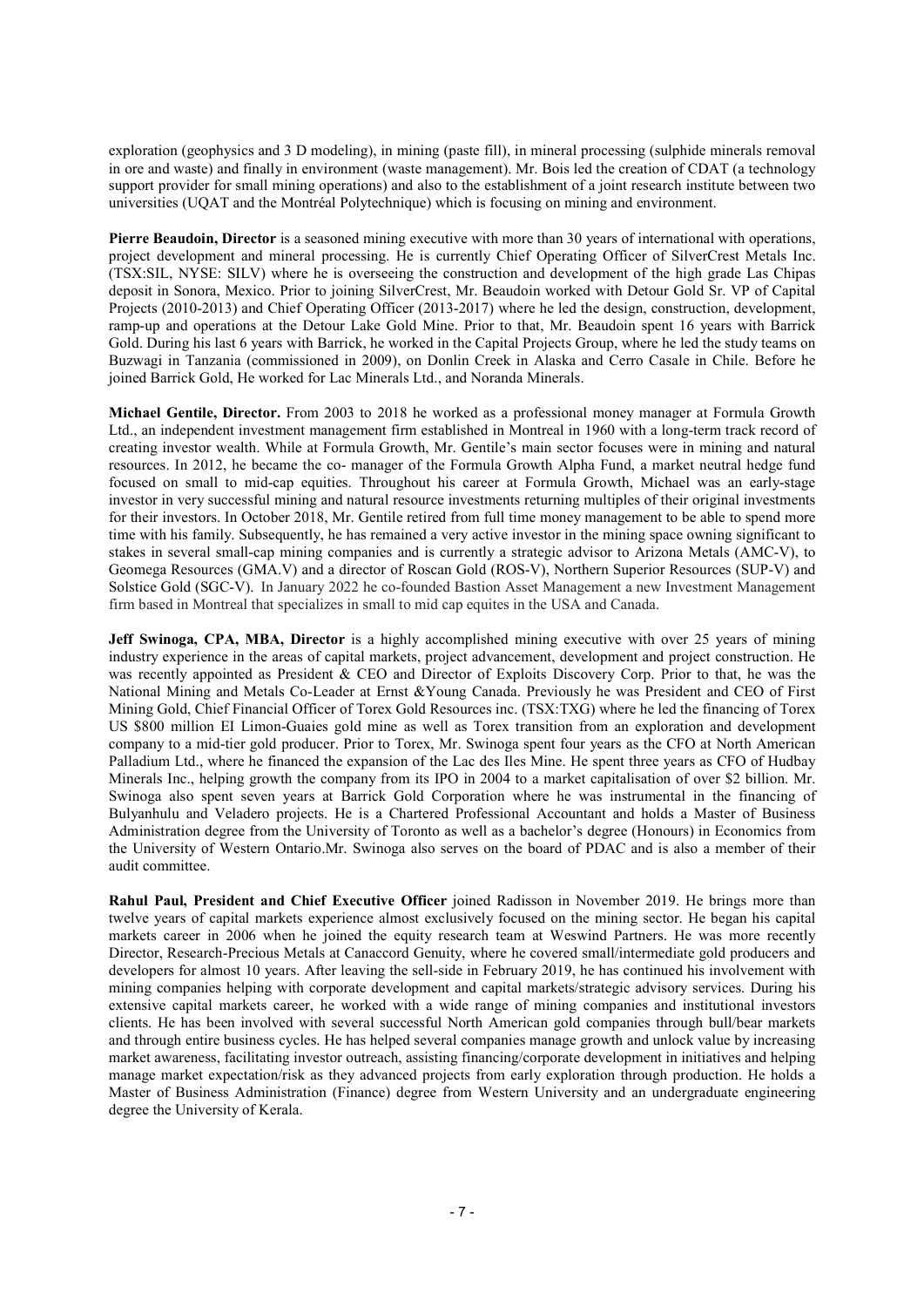Siri C. Genik has spent over 25 years working on major capital projects around the world. She has worked in the Natural Resource and Infrastructure industries. During her career, Siri has developed particular expertise in Sustainability & ESG, Stakeholder Engagement and Governance, with a strong focus on Project Management and Strategic Supply Chain. Siri currently runs **BRIDGE**©, a boutique advisory firm, providing strategic support to Boards and Leadership, focusing on how to best integrate Sustainability and best-in class ESG practices with an organization's business model. Prior to running her own business Siri worked with BHP Canada as Head of Project Services, as well as with Glencore (Xstrata) in Australia, Malaysia and New Caledonia, and other major companies in the industry. Siri is the PDAC Co-chair of the Sustainability and Lands and Regulations Committees. She is a member of Council of the Professional Geoscientists Association of Ontario ("PGO"), as well as a director and chair of the Compensation and Nomination Committee of a junior mining company. Siri is the out-going Vice-Chair of Women in Mining Canada. Siri received the 2019 "Distinguished Lecturer Award for CSR" from the Canadian Institute of Mining. She lectures in several universities both in Canada and Australia. Siri is a lawyer, as well as a qualified mediator.

Unless instructions are given to abstain from voting with respect to the election of directors, the persons named in the enclosed form of proxy intend to vote in favour of the election of Denis Bois, Pierre Beaudoin, Michael Gentile, Denis Lachance, Rahul Paul and Siri C. Genik unless the shareholder signing a proxy has indicated his wish to abstain from voting in the election of directors.

## EXECUTIVE COMPENSATION

## Definitions

The following terms are defined in National Instrument 51-102F6 Statement of Executive Compensation ("NI 51- 102F6"):

"Share-based Award": an award under an equity incentive plan of equity-based instruments that do not have optionlike features, including, for greater certainty, common shares, restricted shares, restricted share units, deferred share units, phantom shares, phantom share units, common share equivalent units, and stock;

"Option-based Award": an award under an equity incentive plan of options, including, for greater certainty, share options, share appreciation rights, and similar instruments that have option-like features;

"Named Executive Officer" ("NEO")

- (a) President
- (b) Chief Executive Officer ("CEO");
- (c) Chief Financial Officer ("CFO");

For the last fiscal year, as defined above, the Company has (2) Named Executive Officers: Rahul Paul, President from January 1, 2021, to February 16, 2021 and President and Chief Executive Officer Interim from February 16 to September 23, 2021 when he became President and Chief Executive Officer and Hubert Parent Bouchard who has held the position of Chief Financial Officer since March 5, 2021.

## Compensation Discussion and Analysis

The Board of directors of the Corporation (the "Board") established a remuneration, ethics and governance committee. The committee is formed by Réjean Gourde (President of the committee), Denis Lachance, Jeff Swinoga and Michael Gentile with purpose of guiding the Board of directors in its decision-making process on remuneration of officers, the hiring of senior executives and management, stock options allowance, ethics and governance issues.

Ultimately, the Board assumes the responsibility for establishing the objectives of the Company's executive compensation program. The Company's compensation policies are designed to enable the Company to achieve its vision of becoming a successful Canadian resource exploration and development company. Success in this endeavour depends to a great extent on the Company's ability to attract, retain and motivate high performing employees and service providers at all levels of the organization. The Company regularly reviews its compensation policies with reference to this objective.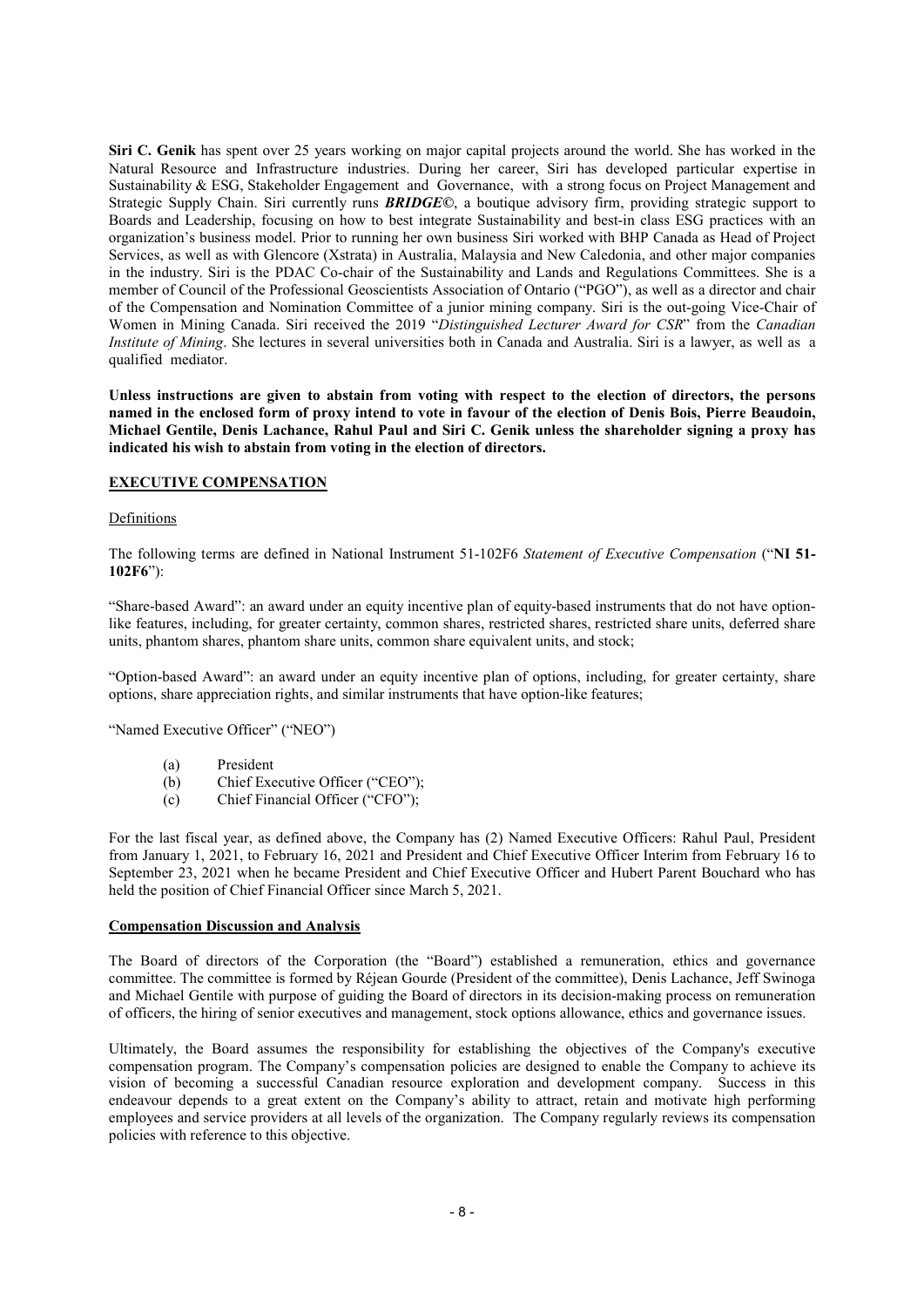Generally, the Company places emphasis on annual cash compensation (i.e. salary) based on industry rates as well as stock purchase options. In order to ensure the alignment of executive officers, directors and employees with the Company's long-term interests, the Company maintains a Stock Option Plan. The Board of Director periodically grants executive officers, directors, employees, and other eligible participant's stock options under such Stock Option Plan. In determining whether and how many new options will be granted, the Company does not use any formal objectives, criteria, or analyses in reaching such determinations; but rather consideration is given to the contribution and responsibility of each candidate for the grant of options. The Board made those decisions following discussions and recommendations from the remuneration, ethics, and governance committee. Non-independent directors are excluded from some of these discussions, to enable Board members to speak freely.

As a junior exploration company, qualitative measures of the Company's performance are favoured over quantitative measures. The Company considers qualitative measures such as work effort, exploration activities and property acquisitions in evaluating performance and considers the compensation which comparable companies make available to their executive officers, directors, employees and other eligible participants.

## Directors' Fees

During the fiscal year ended December 31, 2021, the directors' compensation was changed from \$500 per attendance at each board meeting plus the granting of stock options annually in June 2021, this compensation was changed for an annual lump sum (the amount to be made 50% in cash and 50% in stock options).

Chairman of the Board \$30,000 Chairman of the Audit Committee \$20,000 Chair of the Governance Committee \$25,000 Chairman of the Health and Safety Committee \$20,000 Other Directors \$17,500

## Summary Compensation Table

The following table sets out the compensation paid to each NEO for each financial year of the Company that ended on or after December 31, 2021.

|                                                                                        |      |                      |                                          |                                   |                              | <b>Non-equity incentive</b><br>plan compensation |                                 | All other                                         |                                            |
|----------------------------------------------------------------------------------------|------|----------------------|------------------------------------------|-----------------------------------|------------------------------|--------------------------------------------------|---------------------------------|---------------------------------------------------|--------------------------------------------|
| <b>NEO Name and</b><br>Principal<br><b>Position</b>                                    | Year | <b>Salary</b><br>(S) | Share-<br>based<br>awards<br><b>(\$)</b> | Option-<br>based<br>awards<br>(S) | Annual<br>incentive<br>plans | Long-term<br>incentive<br>plans                  | Pension<br>value<br><b>(\$)</b> | compensation<br>Management<br>Fees<br><b>(\$)</b> | <b>Total</b><br>compensation<br><b>(S)</b> |
| Rahul Paul <sup>(1)</sup>                                                              |      |                      |                                          |                                   |                              |                                                  |                                 |                                                   |                                            |
| President and                                                                          | 2019 |                      | Nil                                      | 61,600                            | Nil                          | Nil                                              | Nil                             | 7,500                                             | 69,100                                     |
| Chief Executive<br>Officer                                                             | 2020 |                      | Nil                                      | 42,600                            | Nil                          | Nil                                              | Nil                             | 150,000                                           | 192,600                                    |
|                                                                                        | 2021 | 289,746              | Nil                                      | 233,600                           | Nil                          | Nil                                              | Nil                             | 20,892                                            | 543,638                                    |
|                                                                                        |      |                      |                                          |                                   |                              |                                                  |                                 |                                                   |                                            |
| Hubert<br>Parent<br>Bouchard <sup><math>(2)</math></sup><br>Chief Financial<br>Officer | 2021 | 158,721              | Nil                                      | 96,950                            | Nil                          | Nil                                              | Nil                             | 6,000                                             | 261,671                                    |

# Notes:

Rahul Paul is Chief Financial Officer from November 2019 to June 2020, President from June 2020 to February 2021, President & Interim Chief Executive Officer from February 2021 to September 23, 2021 where he becomes President and Chief Executive Officer.

(2) Hubert Parent-Bouchard became Chief Financial Officer on March 5, 2021 from Director of Development.

The present Share-based compensation is a theoretical value given on the date of the grant of the options calculated according to the Black & Sholes option pricing model. This value was calculated at \$0.154 for the options granted to Hubert Parent-Bouchard on March 8, 2021 (500,000 at \$0.31 of which 250,000 were exercisable as at December 31, 2021), \$0.133 for the options granted on June 14, 2021 (150,000 at \$0.28) and \$0.146 for options granted on February 16, 2021 (1,600,000 at \$0.30) to Rahul Paul.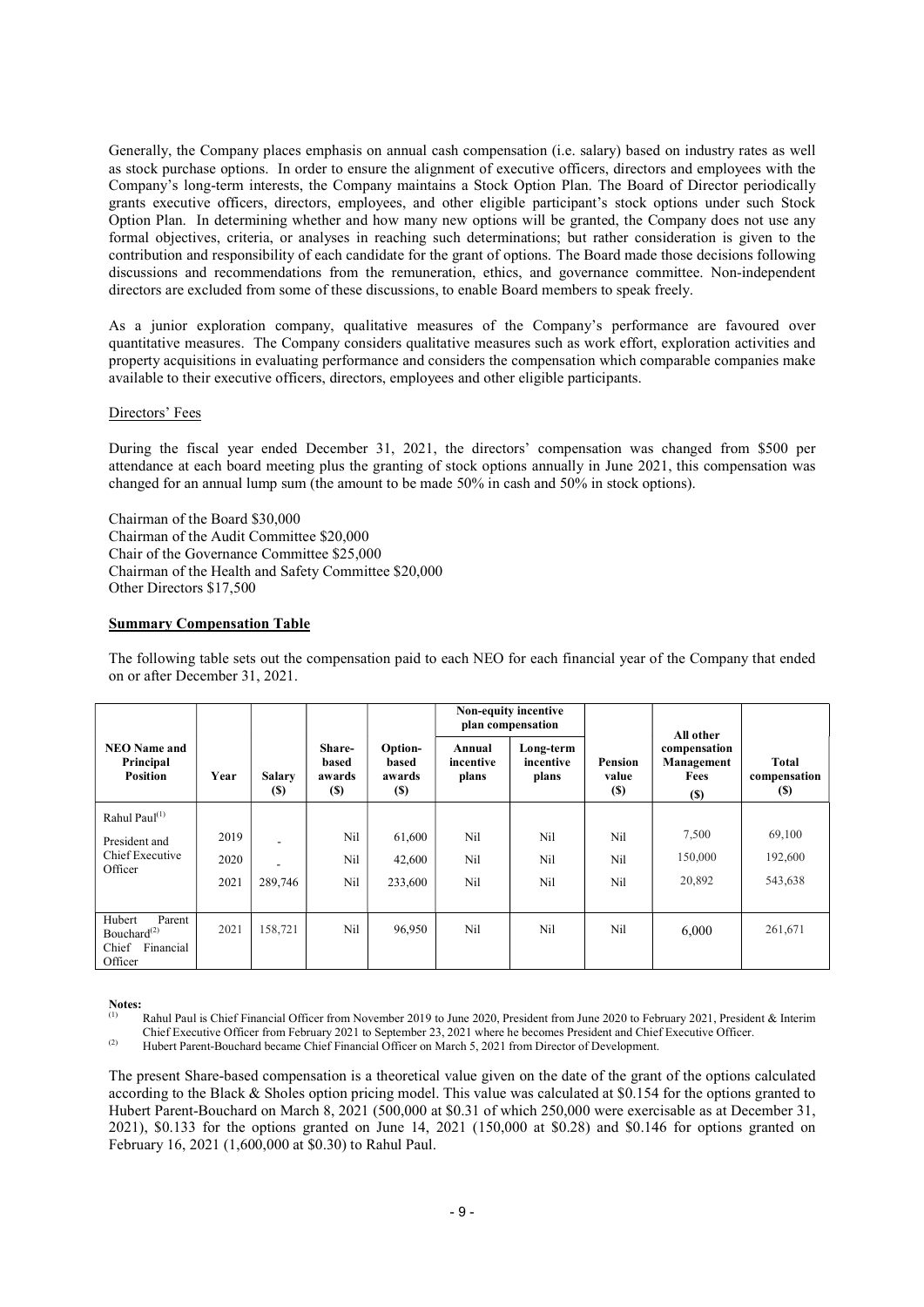## Outstanding Share-Based Awards and Option-Based Awards

The following table sets out the share-based awards and option-based awards outstanding for each NEO as at December 31, 2021.

|                                    |                                                                                        | <b>Option-based Awards</b>                            | <b>Share-based Awards</b> |                                                                                 |                                                                                     |                                                                                                 |                                                                                                                             |
|------------------------------------|----------------------------------------------------------------------------------------|-------------------------------------------------------|---------------------------|---------------------------------------------------------------------------------|-------------------------------------------------------------------------------------|-------------------------------------------------------------------------------------------------|-----------------------------------------------------------------------------------------------------------------------------|
| <b>Name</b>                        | Number of<br>securities<br>underlying<br>unexercised<br>options $(1)(2)$<br><b>(S)</b> | <b>Option exercise</b><br>price <sup>(3)</sup><br>(S) | Option<br>expiration date | Value of<br>unexercised<br>in-the-money<br>options <sup>(4)</sup><br><b>(S)</b> | Number of<br>shares or<br>units of<br>shares that<br>have not<br>vested<br>$^{(#)}$ | Market or<br>payout value<br>of share-based<br>awards that<br>have not<br>vested<br><b>(\$)</b> | Market or<br>payout value of<br>vested share-<br>based awards<br>not paid out or<br>distributed<br>Dec./31/21<br><b>(S)</b> |
| Rahul Paul                         | 700,000                                                                                | 0.20                                                  | 11/01/2024                | 24,500                                                                          | N/A                                                                                 | N/A                                                                                             | N/A                                                                                                                         |
| President and<br>Chief             | 125,926                                                                                | 0.27                                                  | 30/08/2025                |                                                                                 | N/A                                                                                 | N/A                                                                                             | N/A                                                                                                                         |
| Executive                          | 400,000                                                                                | 0.27                                                  | 12/12/2025                |                                                                                 | N/A                                                                                 | N/A                                                                                             | N/A                                                                                                                         |
| Officer                            | 1,600,000                                                                              | 0.30                                                  | 16/02/2026                |                                                                                 | N/A                                                                                 | N/A                                                                                             | N/A                                                                                                                         |
|                                    |                                                                                        |                                                       |                           |                                                                                 |                                                                                     |                                                                                                 |                                                                                                                             |
| <b>Hubert Parent</b>               | 75,000                                                                                 | 0.165                                                 | 02/06/2022                | 5,250                                                                           | N/A                                                                                 | N/A                                                                                             | N/A                                                                                                                         |
| Bouchard<br><b>Chief Financial</b> | 125,000                                                                                | 0.125                                                 | 07/06/2023                | 13,750                                                                          | N/A                                                                                 | N/A                                                                                             | N/A                                                                                                                         |
| Officer                            | 50,000                                                                                 | 0.105                                                 | 08/03/2024                | 6,500                                                                           | N/A                                                                                 | N/A                                                                                             | N/A                                                                                                                         |
|                                    | 100,000                                                                                | 0.135                                                 | 13/06/2024                | 10,000                                                                          | N/A                                                                                 | N/A                                                                                             | N/A                                                                                                                         |
|                                    | 200,000                                                                                | 0.255                                                 | 13/06/2025                | ٠                                                                               | N/A                                                                                 | N/A                                                                                             | N/A                                                                                                                         |
|                                    | 500,000                                                                                | 0.310                                                 | 08/03/2026                | $\overline{\phantom{a}}$                                                        | N/A                                                                                 | N/A                                                                                             | N/A                                                                                                                         |
|                                    | 150,000                                                                                | 0.280                                                 | 14/06/2026                | ٠                                                                               | N/A                                                                                 | N/A                                                                                             | N/A                                                                                                                         |
|                                    | 50,000                                                                                 | 0.140                                                 | 03/06/2021                |                                                                                 |                                                                                     |                                                                                                 | 6,000                                                                                                                       |

 $\frac{\text{Notes:}}{\text{N0}}$ 

(1) The Company has not granted any stock appreciation rights ("SARs") to anyone.<br>
(2) The securities underlying the options are Class A Shares of the Company

(2) The securities underlying the options are Class A Shares of the Company.<br>
The Company has not amended the option exercise price of any options

(3) The Company has not amended the option exercise price of any options.<br>
(4) The closing price on December 31, 2021 for the Company's Closs A sha

The closing price on December 31, 2021 for the Company's Class A shares was \$0.235.

## Incentive Plan Awards – Value Vested or Earned During the Year

| <b>Name</b>                                          | <b>Option-based awards</b><br>-Value vested during<br>the year<br><b>(\$)</b> | Share awards $-$<br>Value during the<br>year on vesting<br>(\$) | Non-equity incentive plan<br>compensation - Pay-out<br>during the year<br><b>(S)</b> |
|------------------------------------------------------|-------------------------------------------------------------------------------|-----------------------------------------------------------------|--------------------------------------------------------------------------------------|
| Rahul Paul, President and Chief<br>Executive Officer | Nil                                                                           | N/A                                                             | N/A                                                                                  |
| Hubert Parent Bouchard<br>Chief Financial Officer    | Nil                                                                           | N/A                                                             | N/A                                                                                  |

# Pension Plan Benefits and Deferred Compensation Plans

The Company does not maintain any defined benefit plan or any defined contribution plan or any deferred compensation plan.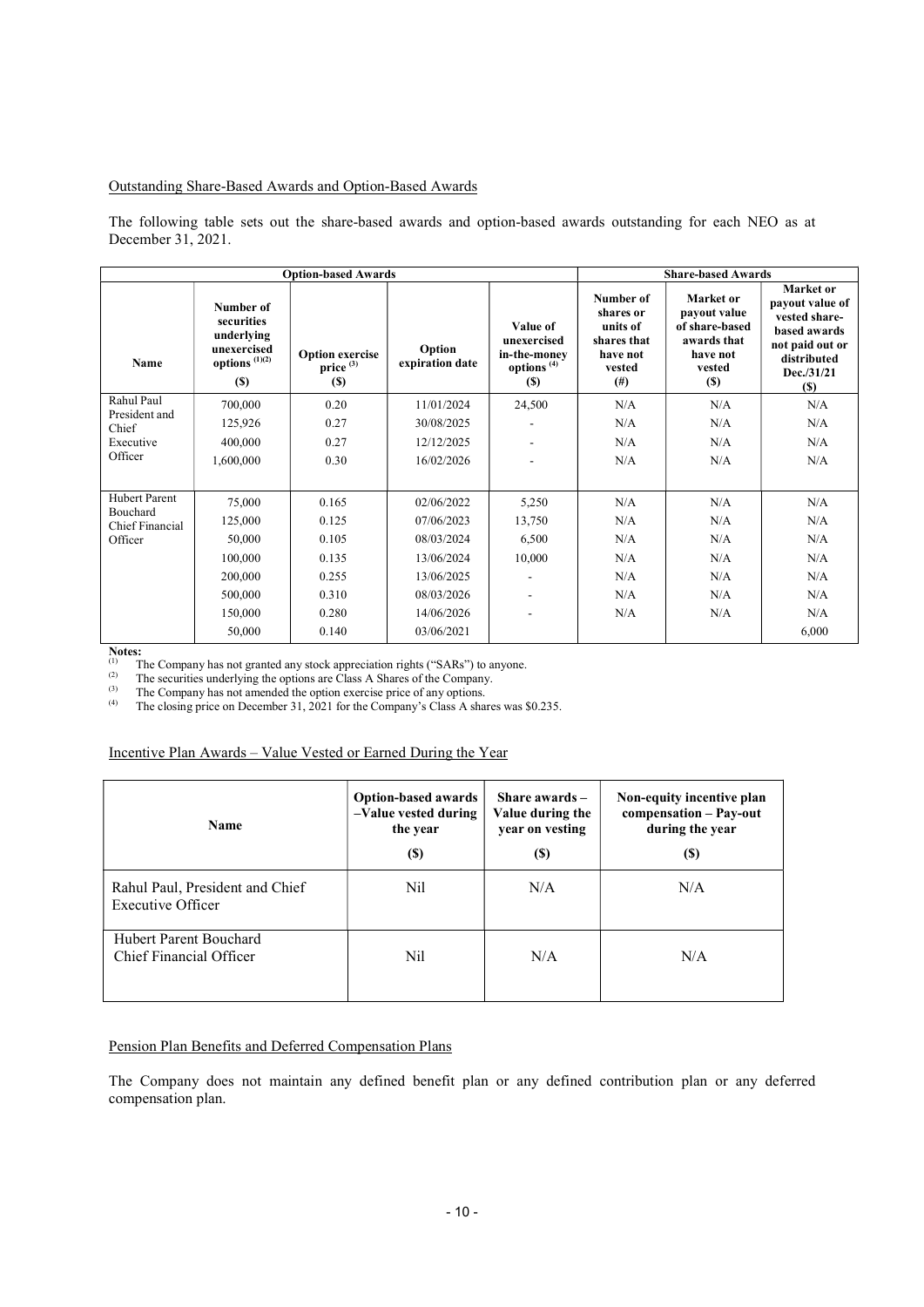#### Benefits upon departure or changes in senior management

There is an agreement at the present time between the two parties regarding "severance pay" for the CEO of the company (as at December 31, 2021). In the event of dismissal, the following conditions apply:

- In the event of a takeover of Radisson Mining Resources inc., or dismissal without cause, an indemnity of 24 months of salary and benefits will be paid to the employee.
- In the event of the employee's departure, the options granted to him may be exercised for a period of 90 days following his departure.

## DIRECTOR COMPENSATION

## Director Compensation Table

The following table sets out information regarding the compensation paid to the Company's directors, other than NEOs, during the fiscal year ended December 31, 2021.

The share-based compensation presented is a theorical value on the date of the grant of stock option calculated using the Black-Scholes Model for pricing options. On December 31, 2021 stock option were given a theorical value of \$0.133 for stock options granted on June 14, 2021. Pierre Beaudoin and Jeff Swinoga were named directors on September 23, 2021. On this date, they were granted options which were given a theorical value of \$0.107.

| Name                           | Fees earned<br>(S) | Share-<br>based<br>awards<br>$(\$\)$ | Option-based<br>awards $(1)$<br>(\$) | Non-equity<br>incentive plan<br>compensation<br>(S) | Value of the<br>pension plan<br>(S) | All other<br>Compensation<br>(S) | Total<br>(S) |
|--------------------------------|--------------------|--------------------------------------|--------------------------------------|-----------------------------------------------------|-------------------------------------|----------------------------------|--------------|
| Denis Bois                     | 13,388             | Nil                                  | 33,250                               | Nil                                                 | Nil                                 | Nil                              | 46,638       |
| Pierre Beaudoin                | 4,710              | Nil                                  | 80,250                               | Nil                                                 | Nil                                 | Nil                              | 84,960       |
| Michael Gentile <sup>1</sup>   | 40.527             | Nil                                  | 33,250                               | Nil                                                 | Nil                                 | Nil                              | 73,777       |
| Réjean Gourde <sup>2</sup>     | 16,611             | Nil                                  | 33,250                               | Nil                                                 | Nil                                 | Nil                              | 49,861       |
| Denis Lachance                 | 19,875             | Nil                                  | 46,550                               | Nil                                                 | Nil                                 | Nil                              | 66,425       |
| Jeff Swinoga                   | 5,383              | Nil                                  | 80.250                               | Nil                                                 | Nil                                 | Nil                              | 85,633       |
| Mario Bouchard <sup>2, 3</sup> | 153,338            | Nil                                  | 33,250                               | Nil                                                 | Nil                                 | Nil                              | 153,338      |

Notes:

Fees earned by Michael Gentile include \$30,000 fees earned as part as of his strategic advisor role.

(2) Réjean Gourde and Mario Bouchard will not represent their candidatures to the board of directors at next shareholder meeting in June.

(3) Fees earned by Mario Bouchard include \$153,338 fees earned as part as of his chief executive officer role (from January 2021 to February 2021) and advisor role (from February 2021 to December 2021).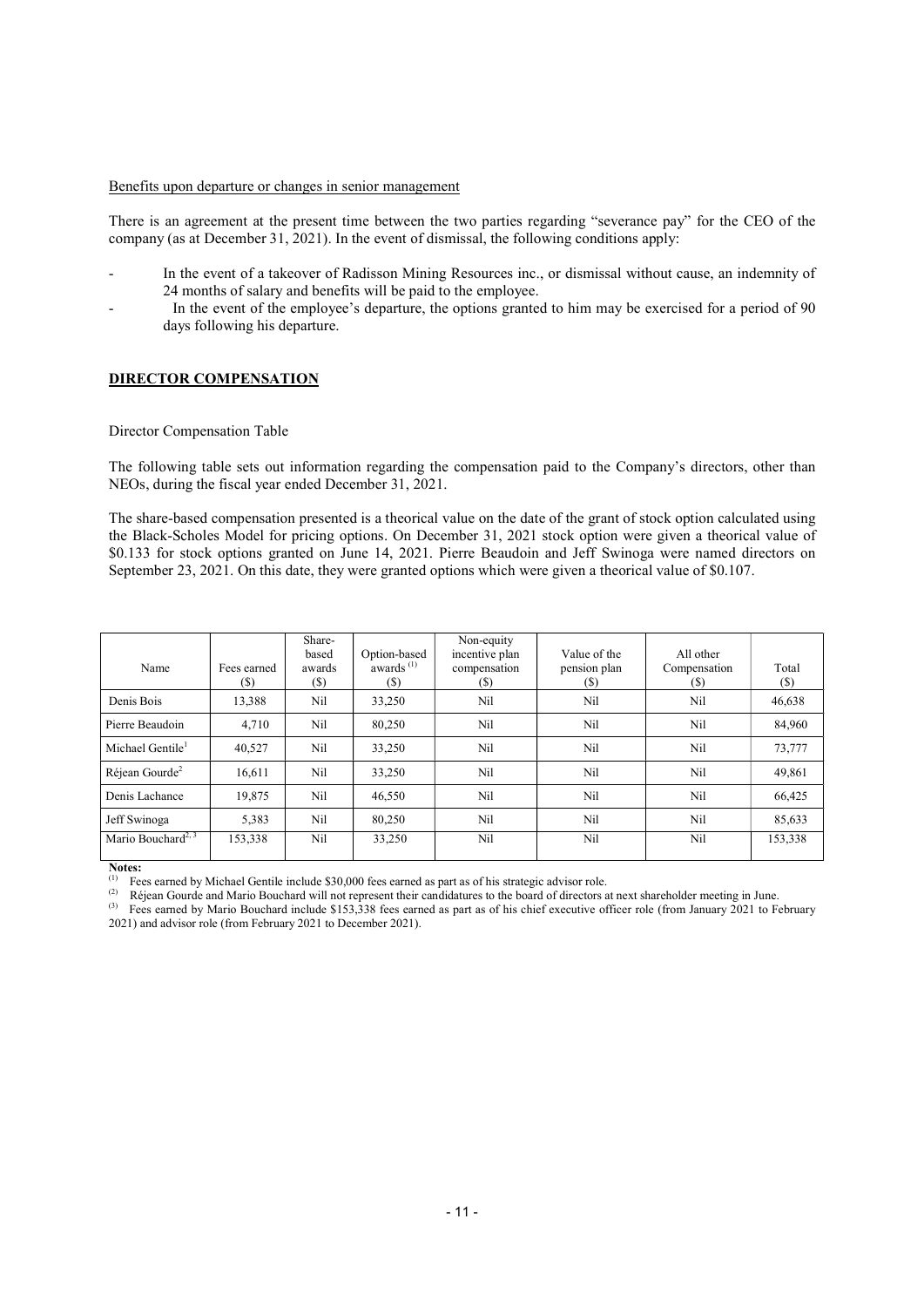The following table sets out all option-based and share-based awards outstanding for each director, who was not an NEO, at December 31, 2020:

| <b>Option-based Awards</b> |                                                                                      |                                                             |                                                                                                |                                                                              |                                                                                     | <b>Share-based Awards</b>                                                                       |                                                                                                          |  |  |
|----------------------------|--------------------------------------------------------------------------------------|-------------------------------------------------------------|------------------------------------------------------------------------------------------------|------------------------------------------------------------------------------|-------------------------------------------------------------------------------------|-------------------------------------------------------------------------------------------------|----------------------------------------------------------------------------------------------------------|--|--|
| <b>Name</b>                | Number of<br>securities<br>underlying<br>unexercised<br>options $(1)(2)$<br>$^{(#)}$ | Option<br><b>Exercise</b><br>Price $(3)$<br><b>(\$)</b>     | Option<br>expiration date                                                                      | Value of<br>unexercised<br>in-the-<br>money<br>options <sup>(4)</sup><br>(S) | Number of<br>shares or<br>units of<br>shares that<br>have not<br>vested<br>$^{(#)}$ | Market or<br>payout value<br>of share-<br>based awards<br>that have not<br>vested<br><b>(S)</b> | Market or<br>payout value<br>of vested<br>share-based<br>awards not<br>paid out or<br>distributed<br>(S) |  |  |
| Denis Bois                 | 100,000                                                                              | 0.110                                                       | 07/06/2023                                                                                     | 12,500                                                                       | S.O                                                                                 | s.o                                                                                             | S.O                                                                                                      |  |  |
|                            | 250,000                                                                              | 0.135                                                       | 13/06/2024                                                                                     | 25,000                                                                       | $_{\rm S.O}$                                                                        | S.O                                                                                             | S.O                                                                                                      |  |  |
|                            | 225,000                                                                              | 0.255                                                       | 13/06/2025                                                                                     |                                                                              | S.O                                                                                 | S.O                                                                                             | $\mathbf{S.}\mathbf{O}$                                                                                  |  |  |
|                            | 250,000                                                                              | 0.280                                                       | 14/06/2026                                                                                     | $\sim$                                                                       | S.O                                                                                 | S.O                                                                                             | S.O                                                                                                      |  |  |
|                            |                                                                                      |                                                             |                                                                                                |                                                                              |                                                                                     |                                                                                                 |                                                                                                          |  |  |
| Pierre Beaudoin            | 750,000                                                                              | 0.220                                                       | 02/06/2022                                                                                     | $\blacksquare$                                                               | $\mathbf{s}.\mathbf{o}$                                                             | S.O                                                                                             | S.O                                                                                                      |  |  |
| Michael Gentile            | 740,000                                                                              | 0.110                                                       | 02/06/2022                                                                                     | 92,500                                                                       | $\mathbf{s}.\mathbf{o}$                                                             | S.O                                                                                             | S.O                                                                                                      |  |  |
|                            | 250,000                                                                              | 0.150                                                       | 23/08/2022                                                                                     | 21,250                                                                       | S.O                                                                                 | S.O                                                                                             | S.O                                                                                                      |  |  |
|                            | 250,000                                                                              | 0.150                                                       | 30/08/2023                                                                                     | 21,250                                                                       | S.O                                                                                 | S.O                                                                                             | S.O                                                                                                      |  |  |
|                            | 250,000                                                                              | 0.300                                                       | 16/02/2026                                                                                     |                                                                              | S.O                                                                                 | S.O                                                                                             | S.O                                                                                                      |  |  |
|                            | 250,000                                                                              | 0.280                                                       | 14/06/2026                                                                                     |                                                                              | S.O                                                                                 | S.O                                                                                             | S.O                                                                                                      |  |  |
| Réjean Gourde              | 200,000                                                                              | 0.125                                                       | 07/06/2023                                                                                     | 22,000                                                                       | S.O                                                                                 | S.O                                                                                             | S.O                                                                                                      |  |  |
|                            | 250,000                                                                              | 0.135                                                       | 13/06/2024                                                                                     | 25,000                                                                       | S.O                                                                                 | S.O                                                                                             | S.O                                                                                                      |  |  |
|                            | 275,000                                                                              | 0.255                                                       | 13/06/2025                                                                                     |                                                                              | S.O                                                                                 | $_{\rm S.O}$                                                                                    | $_{\rm S.O}$                                                                                             |  |  |
|                            | 250,000                                                                              | 0.280                                                       | 14/06/2026                                                                                     | $\overline{a}$                                                               | S.O                                                                                 | S.O                                                                                             | $\mathbf{S.}\mathbf{O}$                                                                                  |  |  |
|                            |                                                                                      |                                                             |                                                                                                |                                                                              |                                                                                     |                                                                                                 |                                                                                                          |  |  |
| Denis Lachance             | 250,000                                                                              | 0.125                                                       | 07/06/2023                                                                                     | 27,500                                                                       | S.O                                                                                 | S.O                                                                                             | $\mathbf{S.}\mathbf{O}$                                                                                  |  |  |
|                            | 400,000                                                                              | 0.135                                                       | 13/06/2024                                                                                     | 40,000                                                                       | S.O                                                                                 | S.O                                                                                             | S.O                                                                                                      |  |  |
|                            | 500,000                                                                              | 0,255                                                       | 13/06/2025                                                                                     |                                                                              | S.O                                                                                 | $_{\rm S.O}$                                                                                    | S.O                                                                                                      |  |  |
|                            | 350,000                                                                              | 0.280                                                       | 14/06/2026                                                                                     | $\overline{a}$                                                               | S.O                                                                                 | S.O                                                                                             | S.O                                                                                                      |  |  |
| Jeff Swinoga               | 750,000                                                                              | 0.220                                                       | 23/09/2026                                                                                     | $\overline{a}$                                                               | S.O                                                                                 | S.O                                                                                             | S.O                                                                                                      |  |  |
| Mario Bouchard             | 75,000<br>75,000<br>150,000<br>200,000<br>175,000<br>250,000<br>250,000              | 0.140<br>0.165<br>0.125<br>0.105<br>0.135<br>0.255<br>0.280 | 22/03/2022<br>02/06/2022<br>07/06/2023<br>08/03/2024<br>13/06/2024<br>13/06/2025<br>14/06/2026 | 7,125<br>5,250<br>16,500<br>26,000<br>17,500<br>$\overline{\phantom{a}}$     | S.O<br>S.O<br>S.O<br>S.O<br>S.O<br>S.O<br>S.O                                       | S.O<br>S.O<br>S.O<br>S.O<br>S.O<br>S.O<br>S.O                                                   | S.O<br>$\mathbf{S.}\mathbf{O}$<br>S.O<br>S.O<br>S.O<br>S.O<br>S.O                                        |  |  |

Notes:

 $(1)$  The Company has not granted any stock appreciation rights ("SARs") to anyone.

 $(2)$  The securities underlying the options are Class A Shares of the Company.

<sup>(3)</sup> The Company has not amended the option exercise price of any options.

<sup>(4)</sup> The closing price on December 31, 2021, for the Company's Class A shares was \$0.235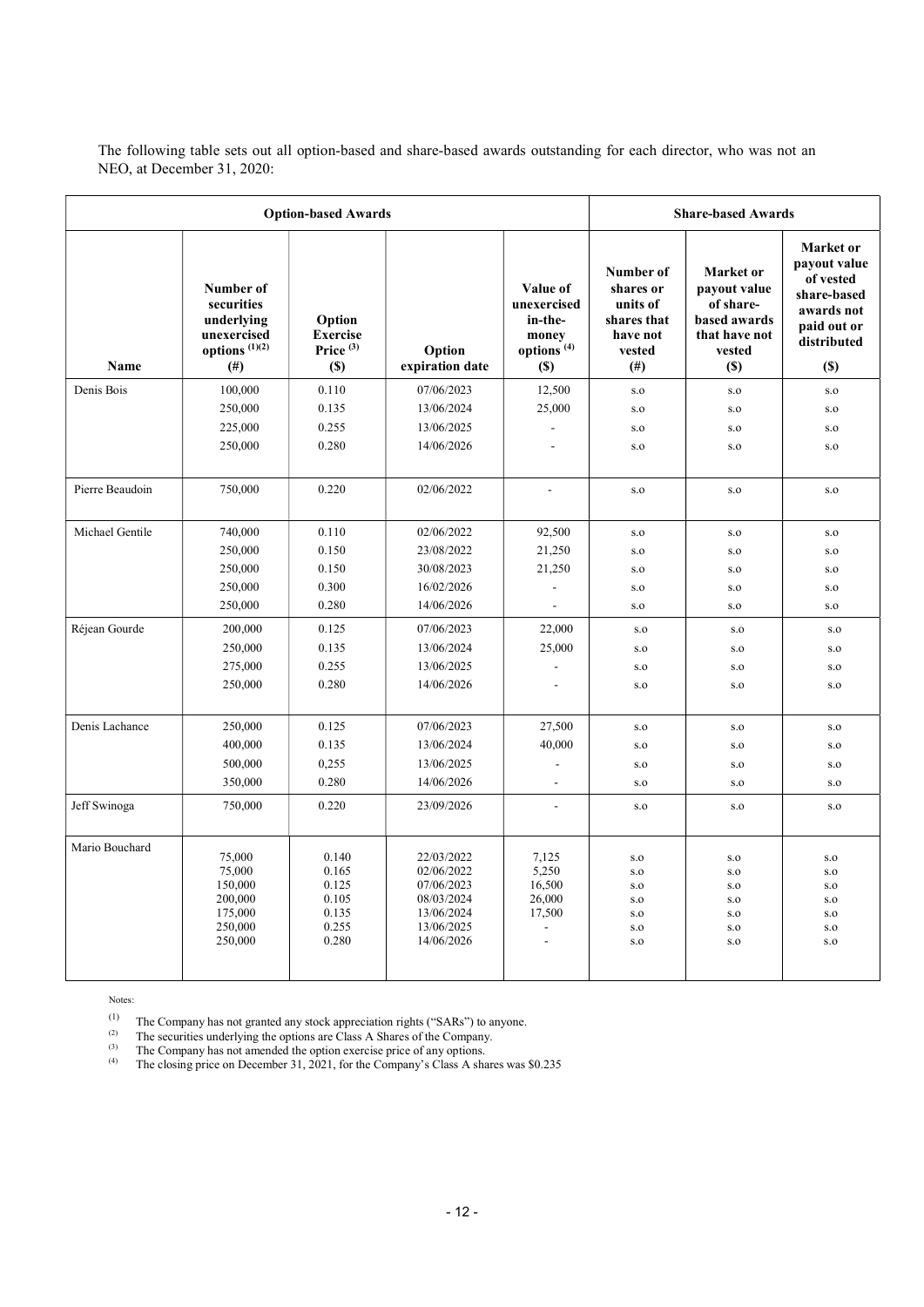## Incentive Plan Awards – Value Vested or Earned During the Year

During the fiscal year ended December 31, 2021, stock options were granted to directors.

## Stock options exercised during the last fiscal year

During the fiscal year ended December 31, 2021, two director's exercised stock option, namely Denis Lachance (\$19,775 of taxable benefit following the exercise of options) and Réjean Gourde (\$30,000).

## LIABILITY INSURANCE

The Company has taken out a liability insurance policy covering its directors and executive officers. The premium attributable to the Company amounts to \$13,095. The total amount of insurance taken out is \$2,000,000 and comprehensively covers the directors and executive officers for the period extending from August 6, 2021, to August 6, 2022. An aggregate deductible of \$25,000 applies per claim.

## EQUITY COMPENSATION PLAN INFORMATION

## **Summary**

The following table provides details concerning the compensation plans under which Shares of the Company can be issued on December 31, 2021.

| <b>Plan Category</b>                                                              | Number of securities to be<br>issued upon exercise of<br>outstanding options,<br>warrants and rights<br>(a) | Weighted-average exercise<br>price of outstanding<br>options, warrants and<br>rights<br>(b) | Number of securities<br>remaining available for future<br>issuance under equity<br>compensation plan (excluding<br>securities reflected in column<br>(a)(c) |
|-----------------------------------------------------------------------------------|-------------------------------------------------------------------------------------------------------------|---------------------------------------------------------------------------------------------|-------------------------------------------------------------------------------------------------------------------------------------------------------------|
| Stock option plan<br>Equity compensation plans<br>approved by shareholders        | 14,870,926                                                                                                  | \$0.218                                                                                     | 3,129,074                                                                                                                                                   |
| Stock option plan<br>Equity compensation plans<br>not approved by<br>shareholders | Nil                                                                                                         | Nil                                                                                         | Nil                                                                                                                                                         |
| Total                                                                             | 14,870,926                                                                                                  | \$0.218                                                                                     | 3.129.074                                                                                                                                                   |

## Terms and Conditions of the Stock Option Plan

On April 1, 2020, the Company amended its stock option plan to increase the maximum number of shares that can be reserved under the plan in accordance with the policies of the TSX Venture Exchange. Under the plan, the Company's Board of Directors may, from time to time and at its discretion, grant the Company's directors, executive officers, employees and service providers the option to acquire Class A Shares of the Company provided that the number of options granted does not exceed 18,000,000 Class A Shares. This plan amendment has been approved by the TSX Venture Exchange.

Under the plan, the maximum number of shares that can be reserved for a beneficiary during a twelve (12) month period is limited to 5% of the Company's issued and outstanding shares at the date of grant. For options granted to a consultant, the total number of options granted may not exceed, during a twelve (12) month period, 2% of the Company's issued and outstanding Class A Shares at the date of grant. For persons providing investor relations services, the total number of options granted may not exceed, collectively, during a twelve (12) month period, 2% of the Company's issued and outstanding Class A Shares at the date of grant.

The plan also provides that grant condition and the exercise price of option shall be determined by the directors. However, the exercise price may not be less than the market closing price of the Company's Class A shares on the day prior to the grant. If there have been no transactions of the Company's shares, the exercise price will be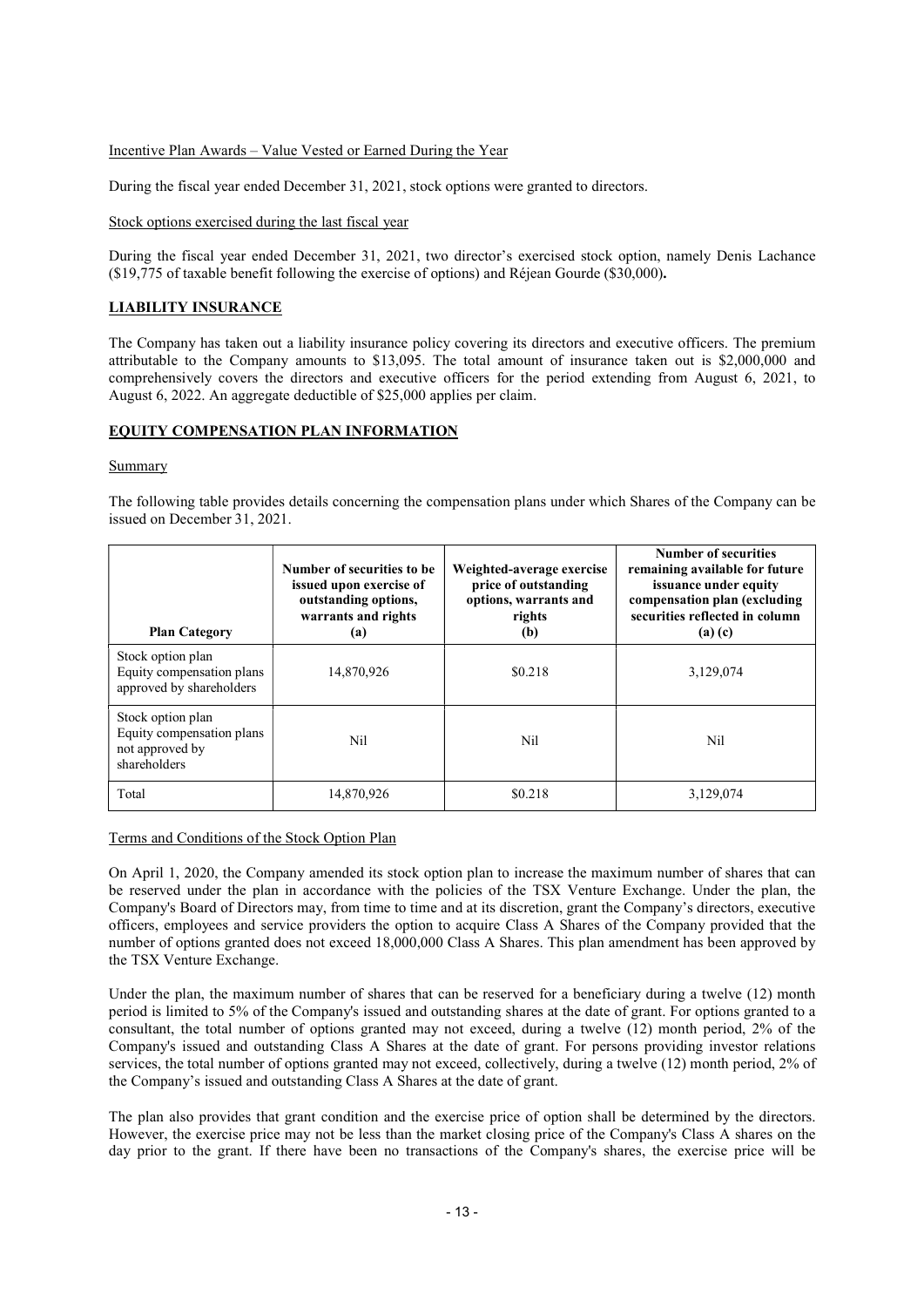determined on the basis of the average bid and asked prices. The options may not be exercised more than five (5) years after the date of grant and the price must be paid in full. The options granted under the plan are nontransferable.

Finally, the options granted to beneficiaries expire ninety (90) days following the date on which the beneficiary ceases to be a director, executive officer, employee, or consultant of the Company, subject to the maturity date of the options. However, for a person providing investor relations services, this deadline is thirty (30) days. Upon the death of the beneficiary, the heirs or estate administrators may exercise the options during a period of twelve (12) months following the date of the beneficiary's death, subject to the maturity date of the options.

# LOANS TO DIRECTORS AND OFFICERS

At the date hereof, no director, director-nominee or officer or anyone associated with them owed any amount to the Company.

## INTEREST OF INFORMED PERSONS IN MATERIAL TRANSACTIONS

Except as set out below, no "Informed Person" of the Company, nor any proposed director of the Company, nor any associate or affiliate of any Informed Person or proposed director had any material interest in any transaction involving the Company since the commencement of the Company's most recently completed financial year or in any proposed transaction which has materially affected or would materially affect the Company. The term Informed Person is defined in NI 51-102 as:

- (a) a director or executive officer of a reporting issuer;
- (b) a director or executive officer of a person or company that is itself an informed person or subsidiary of a reporting issuer;
- (c) any person or company who beneficially owns, directly or indirectly, voting securities of a reporting issuer or who exercises control or direction over voting securities of a reporting issuer or a combination of both carrying more than 10 percent of the voting rights attached to all outstanding voting securities of the reporting issuer other than voting securities held by the person or company as underwriter in the course of a distribution; and
- (d) a reporting issuer that has purchased, redeemed, or otherwise acquired any of its securities, for so long as it holds any of its securities.

## 3. APPOINTMENT OF AUDITORS

The direction of the Company proposes that RAYMOND CHABOT GRANT THORNTON S.E.N.C.R.L., CPA auditor, be appointed as Independent auditor for the Company until the next annual shareholder meeting and that related remuneration therein may be fixed by the Board of directors.

The persons named in the form of proxy attached will vote in favour of RAYMOND CHABOT GRANT THORNTON S.E.N.C.R.L., CPA auditor, nomination as independent auditor of the Company at the annual shareholders meeting, and will authorize the directors to fix their remuneration, unless the shareholder signing the procuration indicates is willingness to refrain from voting in relation to the appointment of auditors.

## AUDIT COMMITTEE

## Audit Committee Charter and Composition

The Audit Committee's charter is attached to this circular as Schedule A. The members of the Company's Audit Committee are Jeff Swinoga (Chairman), Réjean Gourde and Michael Gentile.

Messrs., Jeff Swinoga, Réjean Gourde and Michael Gentile are independent directors and have financial skills. Mr. Jeff Swinoga has served as Chair of the Audit Committee since September 2021.

## Relevant Education and Experience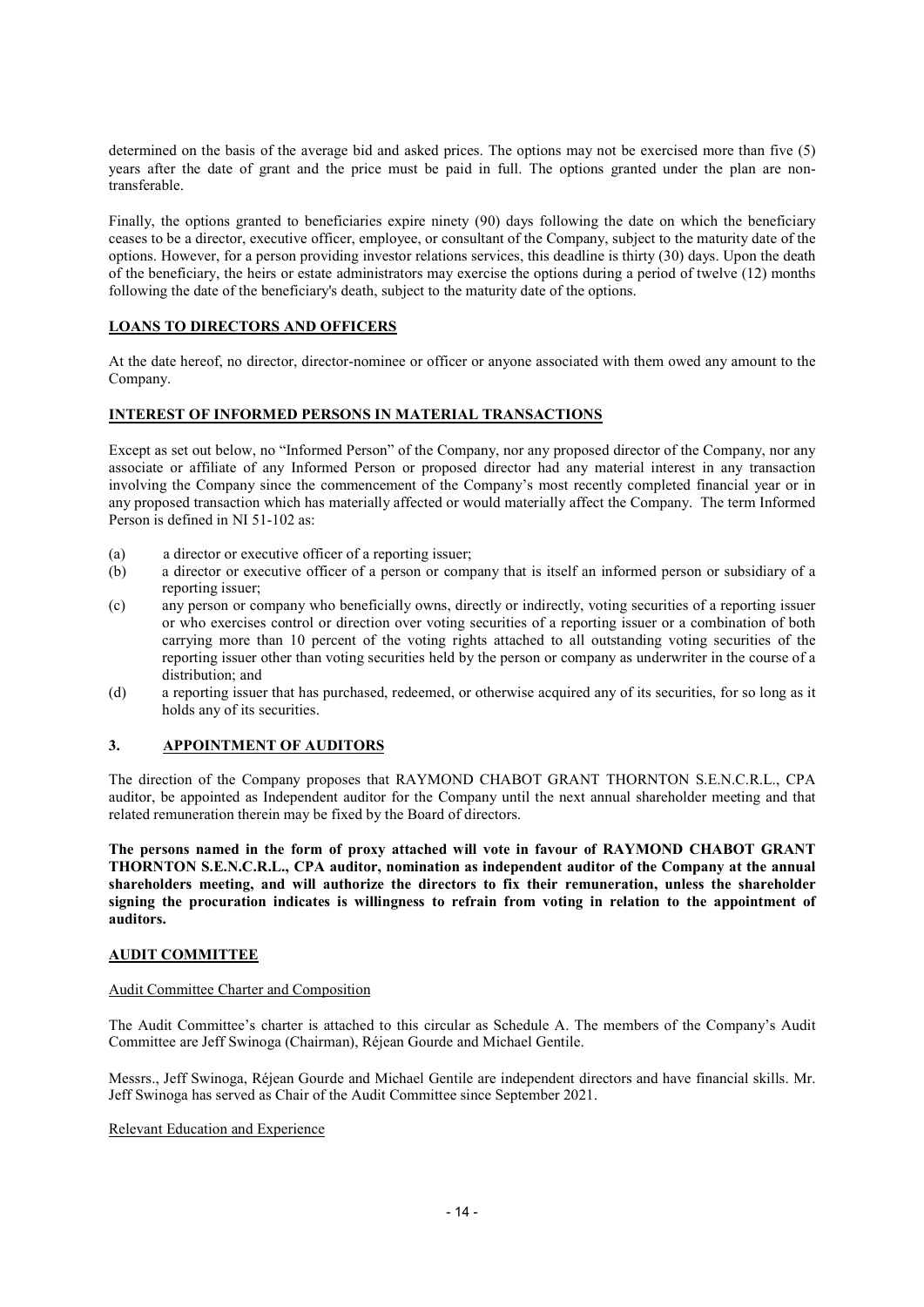The formation and experience of each member of the Audit Committee relevant to exercising their responsibilities as members of the Audit Committee as the following biographical notes for each member demonstrate this very well:

Jeff Swinoga, CPA, MBA, Director is a highly accomplished mining executive with over 25 years of mining industry experience in the areas of capital markets, project advancement, development and project construction. He was recently appointed as President & CEO and Director of Exploits Discovery Corp. Prior to that, he was the National Mining and Metals Co-Leader at Ernst &Young Canada. Previously he was President and CEO of First Mining Gold, Chief Financial Officer of Torex Gold Resources inc. (TSX:TXG) where he led the financing of Torex US \$800 million EI Limon-Guaies gold mine as well as Torex transition from an exploration and development company to a mid-tier gold producer. Prior to Torex, Mr. Swinoga spent four years as the CFO at North American Palladium Ltd., where he financed the expansion of the Lac des Iles Mine. He spent three years as CFO of Hudbay Minerals Inc., helping growth the company from its IPO in 2004 to a market capitalisation of over \$2 billion. Mr. Swinoga also spent seven years at Barrick Gold Corporation where he was instrumental in the financing of Bulyanhulu and Veladero projects. He is a Chartered Professional Accountant and holds a Master of Business Administration degree from the University of Toronto as well as a bachelor's degree (Honours) in Economics from the University of Western Ontario.Mr. Swinoga also serves on the board of PDAC and is also a member of their audit committee.

Réjean Gourde Eng., Director. Mr. Gourde is a mining engineer graduated from Ecole Polytechnique of Montréal combining 40 years of experience in the mining industry. In 1987, after 12 years of work with Falconbridge and Ressources Aiguebelle, Mr. Gourde joined the company Cambior today known as IamGold. He notably served as Senior VP of Guiana Shield division of Cambior in South America. Since 2007, he is an independent consultant for corporations with operations in North and South America and Africa. From February 2017 to June 2021, Mr. Gourde was Chairman and Chief Executive Officer of Reunion Gold Corporation.

Michael Gentile, Director. From 2003 to 2018 he worked as a professional money manager at Formula Growth Ltd., an independent investment management firm established in Montreal in 1960 with a long-term track record of creating investor wealth. While at Formula Growth, Mr. Gentile's main sector focuses were in mining and natural resources. In 2012, he became the co- manager of the Formula Growth Alpha Fund, a market neutral hedge fund focused on small to mid-cap equities. Throughout his career at Formula Growth, Michael was an early-stage investor in very successful mining and natural resource investments returning multiples of their original investments for their investors. In October 2018, Mr. Gentile retired from full time money management to be able to spend more time with his family. Subsequently, he has remained a very active investor in the mining space owning significant to stakes in several small-cap mining companies and is currently a strategic advisor to Arizona Metals (AMC-V), to Geomega Resources (GMA.V) and a director of Roscan Gold (ROS-V), Northern Superior Resources (SUP-V) and Solstice Gold (SGC-V). In January 2022 he co-founded Bastion Asset Management a new Investment Management firm based in Montreal that specializes in small to mid cap equites in the USA and Canada.

## Audit Committee Oversight

At no time since the beginning of the Company's most recently completed financial year was a recommendation of the Audit Committee to nominate or compensate an external auditor not adopted by the Company's Board of **Directors** 

## Pre-approval Policies and Procedures

The Audit Committee has adopted specific policies and procedures for the engagement of non-audit services as described in the Audit Committee's charter attached hereto as Schedule A.

## Fees for the Services of the External Auditor

The aggregate fees billed by the Company's external auditors in each of the last two (2) financial years for audit fees are as follows:

| <b>Financial year ended</b> | <b>Audit fees</b> | <b>Audit-related fees</b> | <b>Tax fees</b> | Other fees |
|-----------------------------|-------------------|---------------------------|-----------------|------------|
| December 31, 2020           | \$38,000          | \$7,000                   | \$3,570         | \$0        |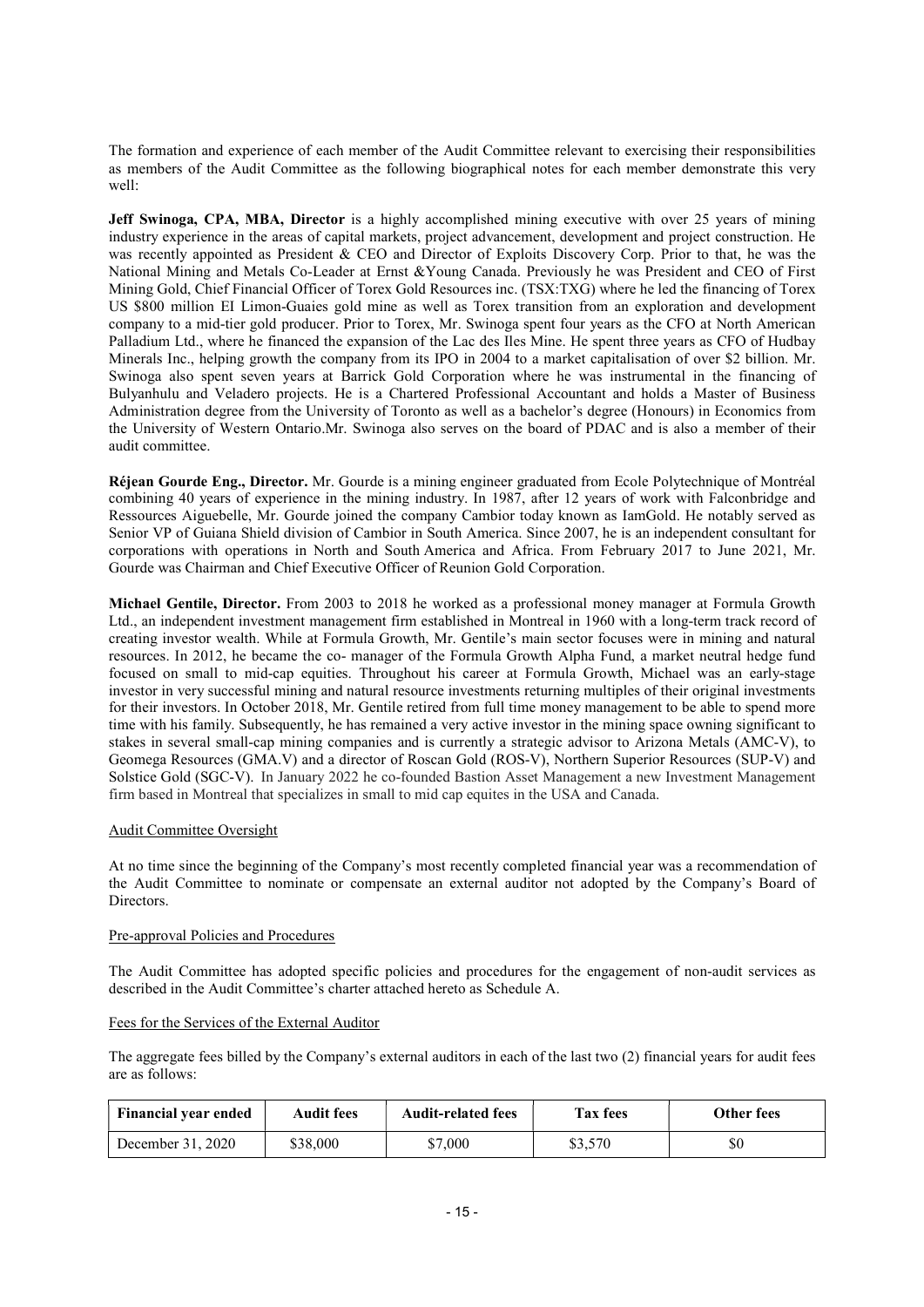| 2021<br>12.500<br>. Jecember | N/A | . .<br>N<br><b>177</b> | NI/A<br>17 L |
|------------------------------|-----|------------------------|--------------|
|------------------------------|-----|------------------------|--------------|

Exemption for Venture Issuers

As a venture issuer, the Company is relying on the exemption provided by Part 6.1 of Multilateral Instrument 52-110 exempting it from certain requirements relating to the composition of the Audit Committee and reporting obligations.

## CORPORATE GOVERNANCE PRACTICES

The information on the corporate practices of the Company is required pursuant to Policy 3.1 of the TSX Venture Exchange and *Regulation* 58-101 on information concerning corporate governance.

#### Board of directors

## Independent Directors as of April 11, 2021.

The Company's independent directors are Denis Lachance, Réjean Gourde, Denis Bois, Michael Gentile, Pierre Beaudoin and Jeff Swinoga.

## Directorships

The following director is a director of another reporting issuer in Canada:

| Name of director | <b>Issuer</b>                                                                          |
|------------------|----------------------------------------------------------------------------------------|
| Réjean Gourde    | Reunion Gold Corporation<br>Dynacor Gold Mines Inc.                                    |
| Michael Gentile  | Northern Superior Resources<br>Roscan Gold<br>Solstice Gold                            |
| Jeff Swinoga     | <b>Exploits Discovery Corp</b><br>Imperial Mining Group Ltd<br>Excellon Resources Inc. |

#### Orientation and Continuing Education

The directors are kept informed and receive copies of all of the required information and updates at meetings of the Board of Directors and the Audit Committee. Due to the small number of directors and the emerging nature of the Company, there is no formal continuing education program.

#### Governance Policy (business ethics)

The Board of Directors has adopted a formal Governance Policy, which can be viewed on SEDAR or the Company's website.

## Diversity within the board of directors and its management team

The company considers that it must adapt to the world around it and that diversity is an important element of efficiency and openness to the world which contributes to meeting its long-term objectives.

## Nomination of Directors

The candidacy of a current member of the Board of Directors of the Company is reviewed before proposing the same director as a candidate for nomination at the annual meeting of shareholders by evaluating the director's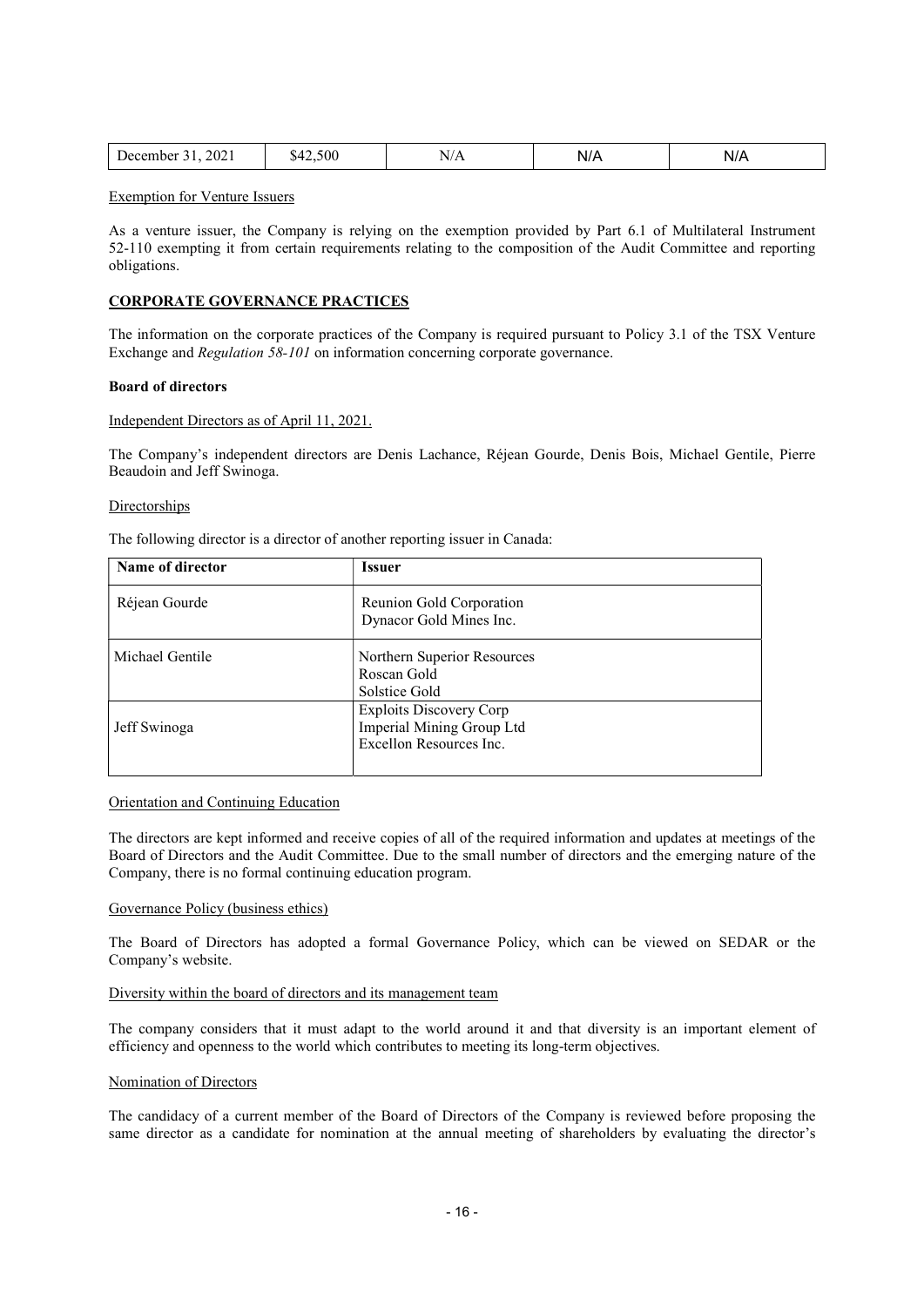involvement in protecting the Company's interests during the preceding year as well as the director's experience and expertise in various fields such as geology, management and accounting.

New candidates are selected on the basis of recommendations from the industry

In addition, the board of directors has adopted a guide for the selection of members to the board of directors of Radisson Mining Resources.

#### **Remuneration**

During the fiscal year ended December 31, 2021, the directors' compensation was changed from \$500 per attendance at each board meeting plus the granting of stock options annually in June 2021, this compensation was changed for an annual lump sum (the amount to be made 50% in cash and 50% in stock options).

Chairman of the Board \$30,000 Chairman of the Audit Committee \$20,000 Chair of the Governance Committee \$25,000 Chairman of the Health and Safety Committee \$20,000 Other Directors \$17,500

#### Committees of the Board of Directors

In addition to the Audit committee, a Remuneration, Ethics, Governance committee and a Health, Safety, Environment and Community committee are in place within the Board of Directors.

#### Assessment

The Board does not have a formal evaluation process in place. However, the Board is satisfied with the individual contribution of each director and believes the overall composition of the Board is adequate to address the requirements of a small mining exploration company.

## SHAREHOLDER PROPOSALS

Any shareholder wishing to present a proposal at the next Annual Meeting must send such proposal to the Company before January 31, 2023, so that it may be included in the proxy solicitation documents for that annual meeting.

## ADDITIONAL INFORMATION

Financial information on the Company is provided in the comparative financial statements and Management's Discussion and Analysis for the Company's most recently completed financial year, ended December 31, 2021.

Shareholders may obtain additional information about the Company on the SEDAR website at www.sedar.com or by sending a request to the Company's head office at the following address:

> P.O. Box 307 Rouyn-Noranda, Québec J9X 5C3

#### APPROVAL OF CIRCULAR

The Board of Directors of the Company has approved the contents of this circular and the sending of this management information circular to shareholders.

Date: May 09, 2022.

 $\sim$  music personal personal personal personal personal personal personal personal personal personal personal personal personal personal personal personal personal personal personal personal personal personal personal per

Donald Lacasse B.Sc.A, Denis Lachance

Corporate Secretary Chairman of the Board of Directors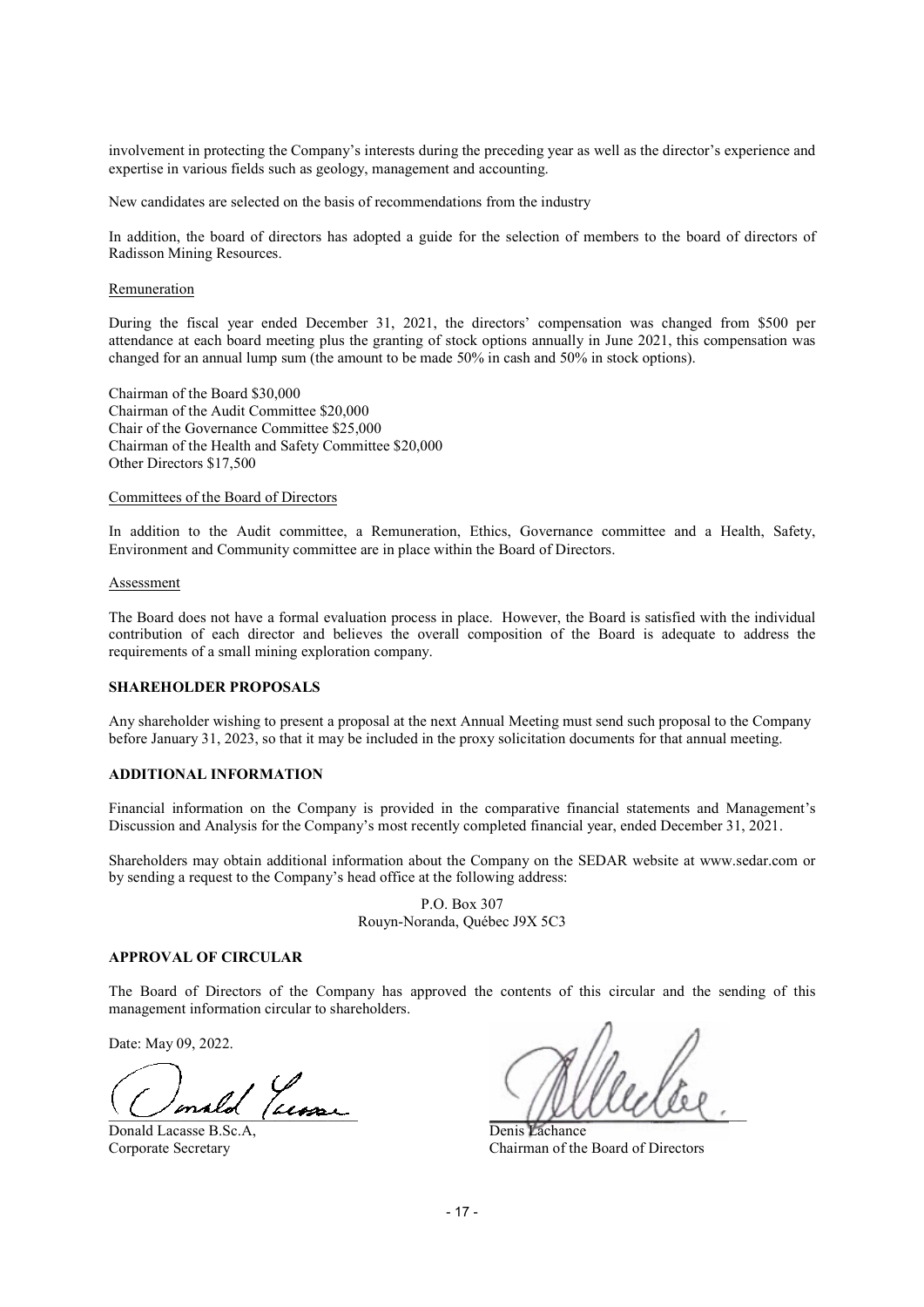## SCHEDULE A

## RADISSON MINING RESOURCES INC.

## AUDIT COMMITTEE CHARTER

#### Constitution, composition and quorum

The Board of Directors of the Company has appointed an Audit Committee comprised of a minimum number of three directors, all of whom should be financially literate in accordance with the applicable laws, by-Laws and policies with respect to securities including Multilateral Instrument 52-110. The majority of the members of the Audit Committee must be independent directors. Each member of the Audit Committee must, amongst other things, be able to read and understand financial statements. The majority of the members must be Canadian residents. A majority of the members of the Committee constitute a quorum. The Audit Committee has the authority to appoint a Chair and a Vice-chair.

#### Powers and authority

In the performance of its mandate, the Committee has the right to examine the books, registers and accounts of the Company and its subsidiaries and to discuss such matters as well as any question concerning the financial situation of the Company or its subsidiaries with the officers and with the auditors of the Company and its subsidiaries.

The external auditor reports directly to the Audit Committee, and the Committee has the power to communicate directly with the external auditor. The external auditor is present at all of the meetings of the Committee where reports or financial statements that it has prepared or where public communications based upon these reports or financial statements are examined or approved by the Committee. The external auditor can also be invited to other meetings. The Chair of the Committee must convene a meeting of the Audit Committee if requested to do so by the external auditor. The Audit Committee meets privately with the external auditor, without management being present, at least once per year during the presentation of the annual financial statements and at any time upon request.

The Committee has the right to require any employee of the Company to discuss any question concerning the Company's financial reporting and may and shall investigate any complaint or concern raised with regard to accounting, internal accounting controls or the audit.

If the Audit Committee deems it appropriate, it can retain legal counsel or other independent counsel to assist it in fulfilling its duties and responsibilities, and it has the power and authority to approve and ensure the payment of their fees and disbursements.

#### Delegation

The Audit Committee cannot delegate to management any of the responsibilities that are part of its mandate. However, the Committee may delegate to one or more of its independent members the authority to pre-approve nonaudit services, provided that the pre-approval is presented to the Audit Committee at its first scheduled meeting following such a pre-approval and all of the conditions of Multilateral Instrument 52-110 on Audit Committees and of the pre-approved Audit Committee approval policies are met.

#### Reports

The Audit Committee must report to the directors on or about its work, activities and decisions at the meeting of the Board of Directors following the meeting of the Audit Committee, providing information on all topics discussed, decisions taken, means undertaken in order to study and examine the reports, statements and documents submitted, as well as the level of satisfaction of the members of the Committee therewith, unresolved issues, disagreements and decisions taken.